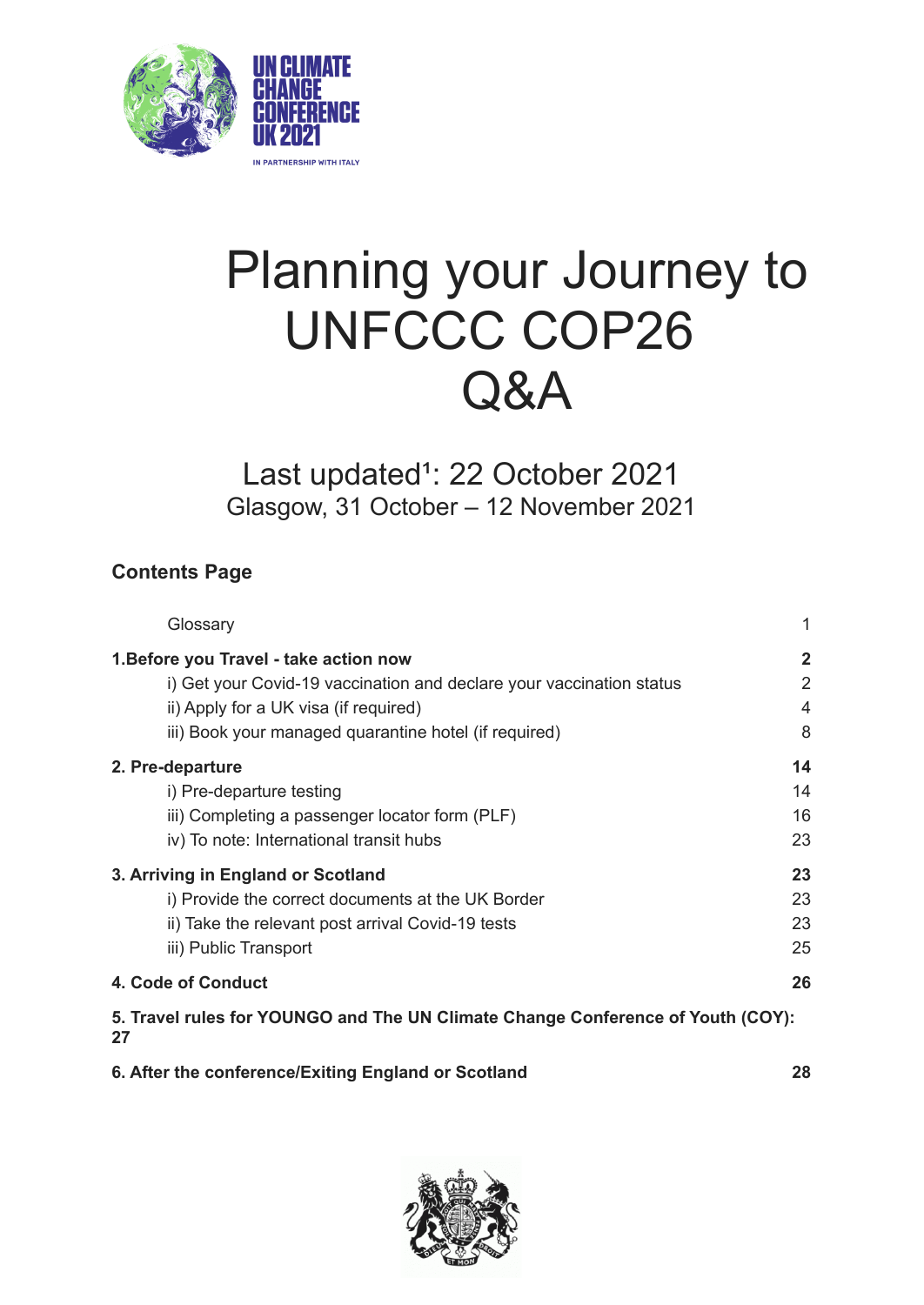**1**

# <span id="page-1-0"></span>**Glossary**

| <b>Acronym</b> | <b>Definition</b>                                                                                                                                                                                                                        |
|----------------|------------------------------------------------------------------------------------------------------------------------------------------------------------------------------------------------------------------------------------------|
| CoC            | Code of Conduct                                                                                                                                                                                                                          |
| <b>COP</b>     | <b>Conference of Parties</b>                                                                                                                                                                                                             |
| COY            | Conference of Youth                                                                                                                                                                                                                      |
| <b>HMG</b>     | Her Majesty's Government (UK Government)                                                                                                                                                                                                 |
| <b>ITOLRs</b>  | The Health Protection (Coronavirus, International<br>Travel and Operator Liability) (England) Regulations<br>2021 and The Health Protection (Coronavirus,<br>International Travel and Operator Liability) (Scotland)<br>Regulations 2021 |
| <b>JBC</b>     | <b>Joint Biosecurity Centre</b>                                                                                                                                                                                                          |
| <b>LFD</b>     | <b>Lateral Flow Device</b>                                                                                                                                                                                                               |
| <b>MQS</b>     | <b>Managed Quarantine Service</b>                                                                                                                                                                                                        |
| P&Is           | Privileges and Immunities                                                                                                                                                                                                                |
| <b>PCR</b>     | Polymerase Chain Reaction                                                                                                                                                                                                                |
| <b>PDT</b>     | Pre-Departure Test                                                                                                                                                                                                                       |
| PLF            | Passenger Locator Form                                                                                                                                                                                                                   |
| <b>POA</b>     | Port of Arrival                                                                                                                                                                                                                          |
| <b>UKVI</b>    | UK Visa & Immigration                                                                                                                                                                                                                    |
| <b>UNFCCC</b>  | United Nations Framework Convention on Climate<br>Change                                                                                                                                                                                 |
| <b>VAC</b>     | <b>Visa Application Centre</b>                                                                                                                                                                                                           |
| <b>WLS</b>     | <b>World Leaders Summit</b>                                                                                                                                                                                                              |

<sup>1</sup> This document is updated on a regular basis in response to questions raised by COP26 and World Leader Summit participants as well as the media.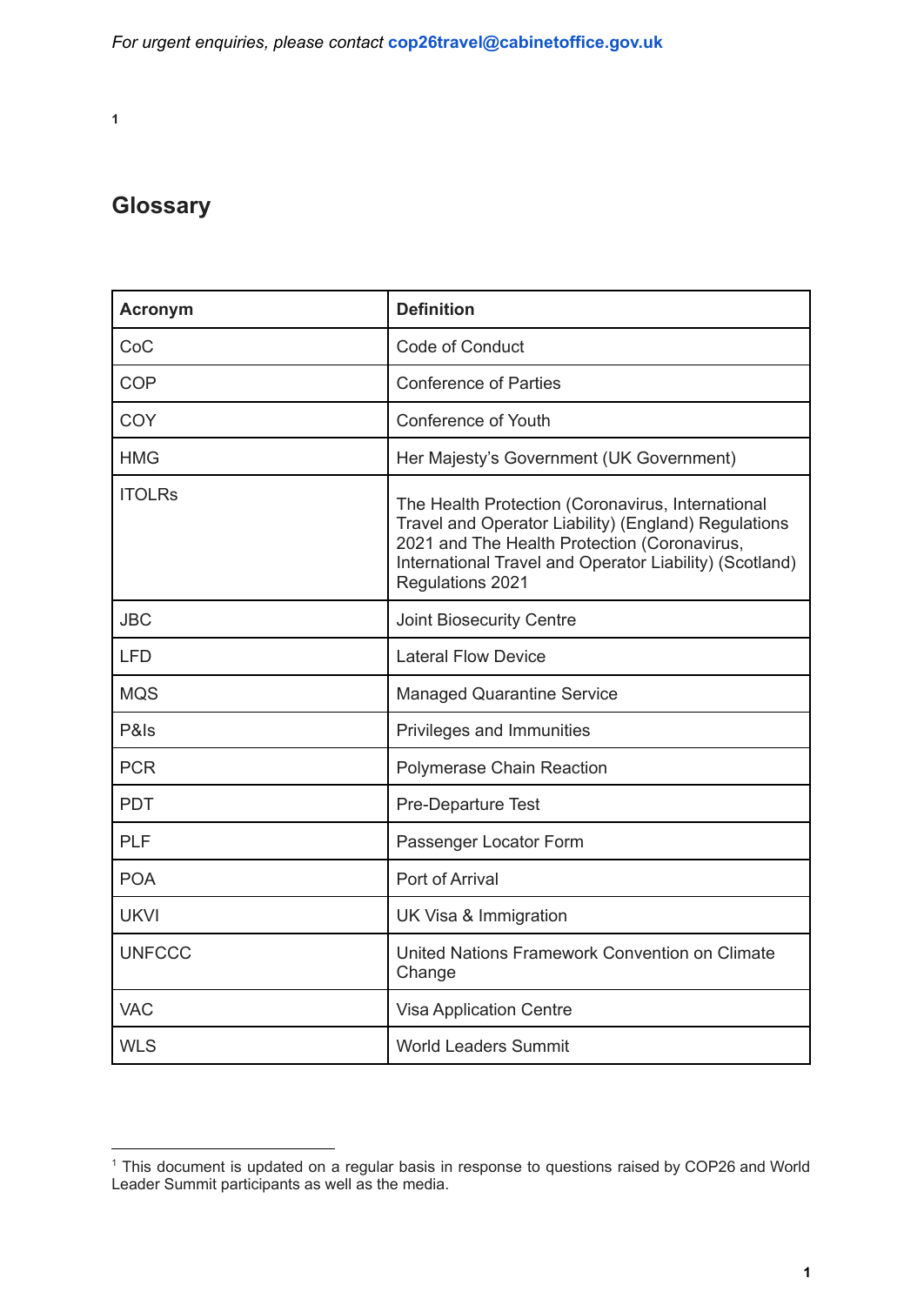# <span id="page-2-0"></span>**1.Before you Travel - take action now**

# <span id="page-2-1"></span>**i) Get your Covid-19 vaccination and declare your vaccination status**

#### **Do I have to be vaccinated against Covid-19 to come to COP26?**

Full vaccination is strongly encouraged for all those attending COP26. The safest way for COP26 to happen in person is for those attending to be fully vaccinated against Covid-19.

#### **The UK government recently announced it would only accept a very limited set of vaccines and vaccine certificates - how does this apply to COP26?**

In order to facilitate an inclusive event for the WLS and COP26 only, HMG is accepting any Covid-19 vaccine administered by any vaccination system that is authorised by the government of the country in which the vaccine was received. This means Sputnik V, Sinopharm, SinoVac, Astrazeneca produced outside the UK, Bharat Biotech and others are accepted vaccines.

#### **Which vaccines will be accepted?**

Exceptionally for COP26 as a UN event, and with strict Covid-19 testing regime and safety protocols, the UK will recognise all Covid-19 vaccines. We would encourage WHO approved vaccines to be selected by those who have the choice.

#### **Will the UK pay for my vaccine?**

The UK offered Covid-19 vaccines to all registered COP26 participants who were unable to access them through other means; the window to sign up for this programme has closed and we are working hard to get the vaccines out to those who requested them. You should have received information about how to book an appointment and where to get your vaccine if you have applied for one.

#### **What is full vaccination?**

People are considered fully vaccinated two weeks (14 days) after completing a full course of Covid-19 vaccinations. For most vaccines that is two jabs. Additional booster jabs are not required.

**What evidence, or paperwork, will be required to prove vaccination status for COP26?** Participants should provide Covid-19 vaccination information through the [UNFCCC](https://onlinereg.unfccc.int/) COP26 [registration](https://onlinereg.unfccc.int/) portal and self-certify their vaccine status on the passenger locator form (PLF) required before departing for England or Scotland.

#### **I see that from 4th October, travellers will need specific documentation to prove vaccination status and will have to follow non-vaccinated rules if travellers don't have it. Will this apply to COP26 travellers?**

For UNFCCC registered COP26 participants there is a bespoke vaccine eligibility criteria in place. Therefore declaration of your vaccine status through the UNFCCC registration portal and through your passenger locator form (PLF) is sufficient to comply with UK border requirements.

You must carry your confirmation letter with you at all times to show you are exempt from certain requirements and to avoid being denied boarding by your travel operator. Participants will not be able to generate their confirmation letters until they have both declared their vaccination status and confirmed that they have read and understood that they will comply with the Code of Conduct.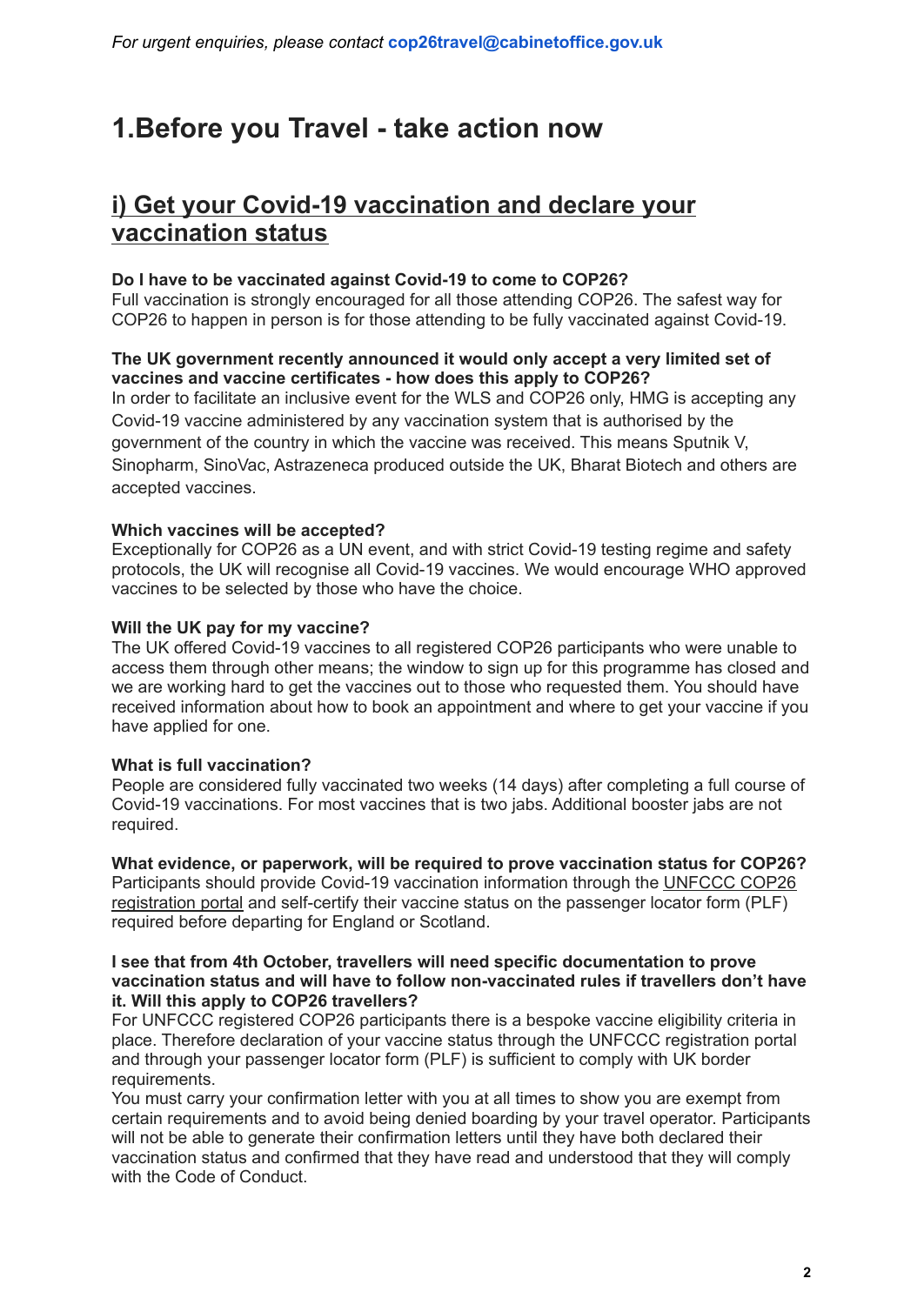#### **Will additional testing be in place for those participants who do not have a UK-licensed vaccine?**

Everyone at COP26 will be subject to the comprehensive Covid-19 safety measures; the robust daily testing regime applies to everyone regardless of their vaccination status.

#### **Will additional checks/measures be in place for participants who have not been vaccinated?**

Yes. The quarantine and testing requirements on entry to England and Scotland will be more extensive for those who are not fully vaccinated and have been in a red list country or territory in the 10 days immediately prior to their arrival.

Unvaccinated arrivals who have been in a red list country or territory in the 10 days prior to their arrival will be required to undergo 10 days in managed quarantine.

Unvaccinated arrivals who have **not** been in a red list country or territory in the 10-days immediately prior to their arrival will be required to take an additional "day 8" PCR test. (Day-8 is 8 days after arrival into the UK).

In the event of a positive Covid-19 test result, or if anyone develops symptoms, vaccination status will be considered in determining the appropriate trace and isolation requirements At COP26, we expect everyone to comply with comprehensive Covid-19 safety measures regardless of vaccination status.

#### **Can you guarantee that all COP26 participants will be fully vaccinated?**

It is very strongly recommended that those who wish to attend COP26 are fully vaccinated. A position the UK Government, Scottish Government and UNFCCC share and have widely publicised. Our COP26 vaccine programme is delivered to the accredited participants who registered for it via the UNFCCC portal and who would otherwise have been unable to get vaccinated. A robust testing regime will be in place for everyone.

#### **Will the public need to have been fully vaccinated to access the Green Zone?**

The recent announcement on vaccine certification in Scotland applies to specific higher risk settings. Certification would not be required for wholly business events in the Green Zone. It is possible that certain larger events (with over 500 participants), for example where there is a standing live performance for members of the public or an evening drinks reception may require participants to provide evidence of vaccination. The organiser of the event is responsible for determining whether certification applies.

#### **Do under 18s have to be vaccinated to attend?**

It is strongly recommended that everyone coming to COP26 is fully vaccinated against Covid-19, however we recognise that vaccination of those under the age of 18 is not currently recommended by the World Health Organization, and vaccines are not widely available for this age group.

People under the age of 18, who need to quarantine, are eligible for the reduced Managed Quarantine Service (MQS) period of 5 days regardless of vaccination status. However, they **must** be accompanied by a responsible adult for the duration of their stay in managed quarantine. The responsible adult must be fully vaccinated and registered via the UNFCCC portal to attend COP26 to allow the young person to qualify for the 5 days managed quarantine. If the responsible adult is not fully vaccinated or not registered to attend COP26, they and the young person will both have to quarantine for 10 days.

#### **Do I need a booster vaccine to attend?**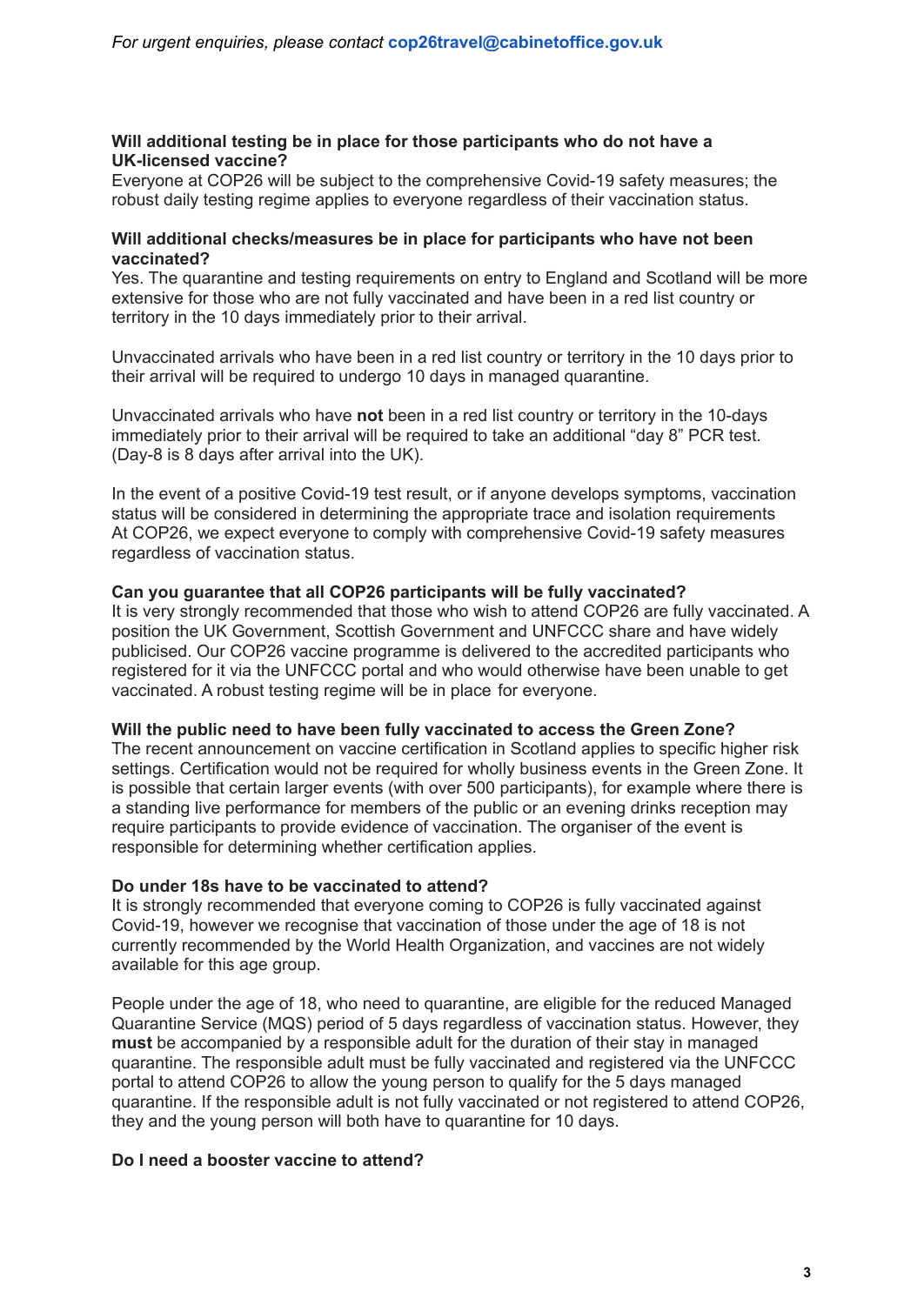Full vaccination is strongly encouraged for all those attending COP26.

Additional booster jabs are not required for participants to be considered fully vaccinated. People are considered fully vaccinated two weeks (14 days) after completing a full course of Covid-19 vaccinations, for most vaccines that is two jabs. There is no UK offer of booster vaccines for those coming to COP

# <span id="page-4-0"></span>**ii) Apply for a UK visa (if required)**

#### **Who needs a visa to come to COP26?**

If you are a visa [national](https://www.gov.uk/guidance/immigration-rules/immigration-rules-appendix-visitor-visa-national-list) and are not exempt from immigration control (see below) you are required to hold a valid visa to travel to the UK for COP26.

If you require a visa, we encourage you to apply as soon as you can to ensure your application can be processed in time for your travel to the UK. The COP26 visa and the standard visit visa have a standard processing time of up to 15 working days once biometrics (fingerprints and photograph) have been submitted at a visa application centre (VAC).

Visa national participants attending COP26 will need to factor in both standard visa processing timescales and Managed Quarantine (MQ) requirements when applying for a visa, or risk their travel being delayed and missing part/all of the Conference.

[Chargeable](https://gbr01.safelinks.protection.outlook.com/?url=https%3A%2F%2Fwww.gov.uk%2Ffaster-decision-visa-settlement%2Fapplying-outside-the-uk&data=04%7C01%7CTanya.Murray-Dennis3%40homeoffice.gov.uk%7Cfb4b159864f44b981a6208d98e4a3161%7Cf24d93ecb2914192a08af182245945c2%7C0%7C0%7C637697271867299053%7CUnknown%7CTWFpbGZsb3d8eyJWIjoiMC4wLjAwMDAiLCJQIjoiV2luMzIiLCJBTiI6Ik1haWwiLCJXVCI6Mn0%3D%7C1000&sdata=V2U2iBIwM5bEoHDHjJeBL0SihgRqrlKt4W6jBcDALj4%3D&reserved=0) priority services are available at most Visa Application Centres. Delegates are encouraged to access these services where they are available as there are now less than 15 working days to the Conference.

#### **What is the process for applying for a visa to come to COP26?**

The process for applying for a visa to come to COP26 is outlined on the COP26 [website](https://ukcop26.org/the-conference/delegates/). Participants who are visa nationals and have an official acknowledgement from the UNFCCC (you are registered as a COP26 participant) will be able to make a gratis (free) application via the COP26 specific visa form, available via [this](https://visas-immigration.service.gov.uk/country-selection) link.

At the start of the application process, visa national participants will need to choose the Visa Application Centre (VAC) from where they will provide their biometric data before being able to select the bespoke visa application form for COP26.

Further information on VAC locations and opening hours can be found on our commercial partners' websites.

- o TLS [contact](https://uk.tlscontact.com/) in Europe, Africa and parts of the Middle East
- o VFS [global](https://www.vfsglobal.co.uk/) for all other countries

Your UNFCCC official acknowledgement will contain a unique reference number. You will need to use your unique reference number to access your free application. UK Visa and Immigration (UKVI) will cross reference all applications received against the UNFCCC online registration system. If your application is successful you will receive a multiple-entry visa valid for 6 months.

You will not have to pay the user application fee charged at some Visa Application Centres, but will have to pay for any added value service you choose, such as Priority Visa or Keep My Passport While Applying.

#### **How do I access the COP26 visa application form?**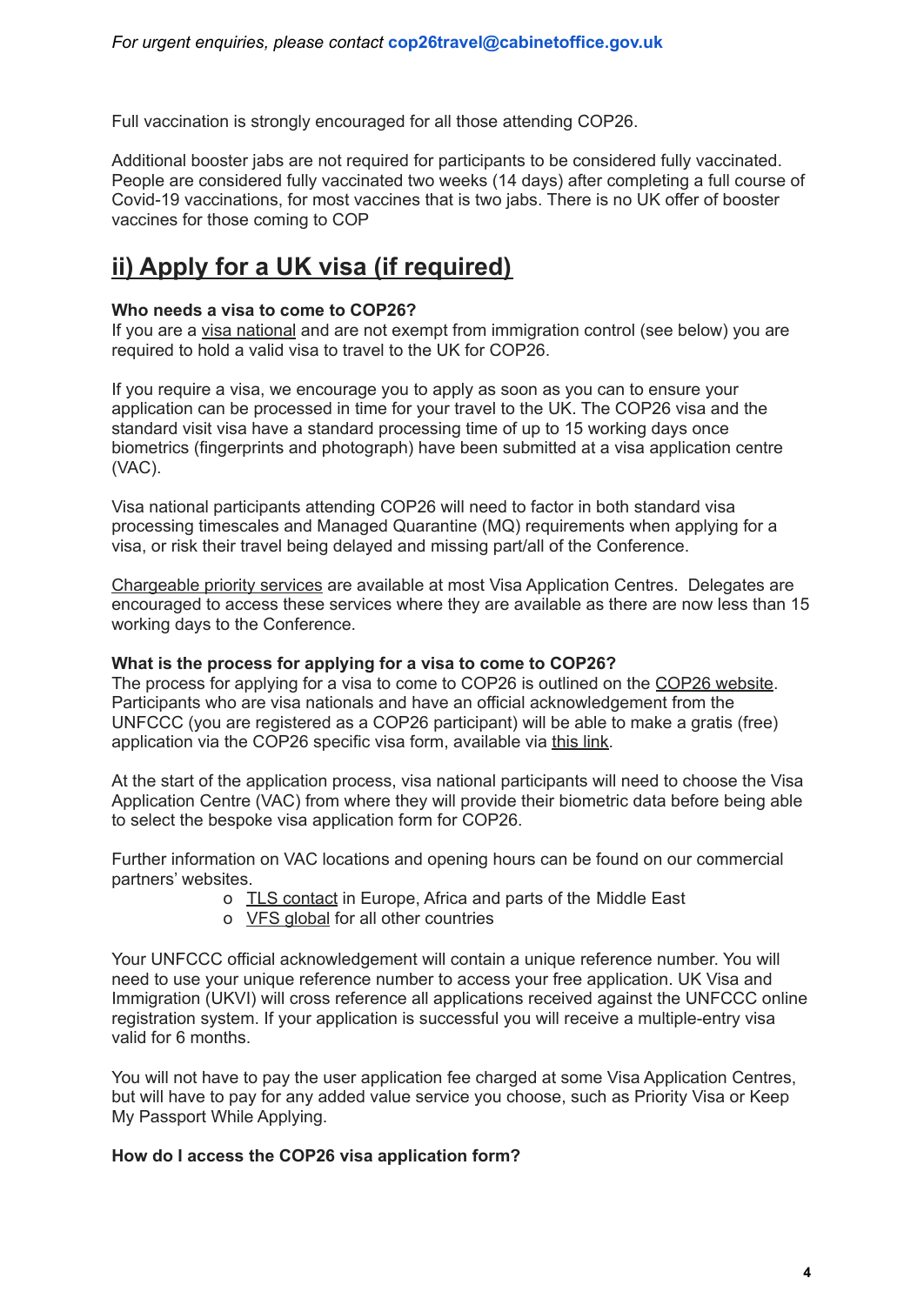The COP26 visa form is available here[:](https://visas-immigration.service.gov.uk/country-selection) [https://visas-immigration.service.gov.uk/apply-visa-type/exempt](https://visas-immigration.service.gov.uk/country-selection)

You will first need to enter the country in which you are applying and where you will submit your biometrics (fingerprints and photograph) and click 'next'. You will then need to confirm that you are able to submit your biometrics and click 'next'.

You will then have an option to select the '*UN Climate Change Conference of the Parties (COP26) attendee'* link and click 'apply now'.

If the steps detailed above do not bring you to the '*UN Climate Change Conference of the Parties (COP26) attendee'* link, try clearing your browser history and repeating the process.

#### **How long does it take for a visa to be issued?**

The standard processing time for the COP26 visa and the standard visit visa is up to **15 working days** once biometrics (fingerprints and photograph) have been submitted at a VAC.

We strongly recommend that participants make their application as soon as possible to ensure the visa can be processed in time for their travel dates.

For a quicker decision, participants can use the UK priority services, where available, for an additional fee. These are optional, chargeable services and UKVI will not cover the costs, should you choose to purchase them.

Details on the availability of priority visa services and associated costs can be found on our commercial partners' websites: Find a visa application centre - GOV.UK [\(www.gov.uk\)](https://www.gov.uk/find-a-visa-application-centre).

You should not attempt to travel to England or Scotland until you have received your visa.

#### **I am a visa national, but don't have official acknowledgement from the UNFCCC. How can I apply for a visa to come to COP26?**

Visa nationals attending COP26 without official acknowledgement from the UNFCCC must apply for a standard visitor visa, pay the associated visa fee and demonstrate that they meet the requirements of Appendix V of the [Immigration](https://www.gov.uk/guidance/immigration-rules/immigration-rules-appendix-v-visitor) Rules.

Visa nationals without official acknowledgement from the UNFCCC and who apply under the COP26 route will be asked to withdraw and re-apply using the standard visitor visa application online.

Visa nationals applying for visit visas from red list [countries](https://www.gov.uk/guidance/red-amber-and-green-list-rules-for-entering-england#red-list) will continue to have their applications paused until travel restrictions are lifted. Further details on applying for visit visas from red list countries can be found [here.](https://www.gov.uk/guidance/coronavirus-covid-19-advice-for-uk-visa-applicants-and-temporary-uk-residents#outside-uk)

#### **Who is exempt from requiring a visa to attend COP26?**

If you are attending COP26, you will be exempt from immigration control when visiting England or Scotland for the conference if you fall into one of the following categories:

- heads of state and eligible members of their households
- serving government ministers and their eligible family
- · government officials accompanying a serving government minister
- members of certain international [organisations](https://www.gov.uk/government/publications/list-of-international-organisations-whose-employees-do-not-need-entry-clearance)

The FCDO or UNFCCC will be able to inform you whether you are exempt from UK immigration control for the purposes of attending COP26.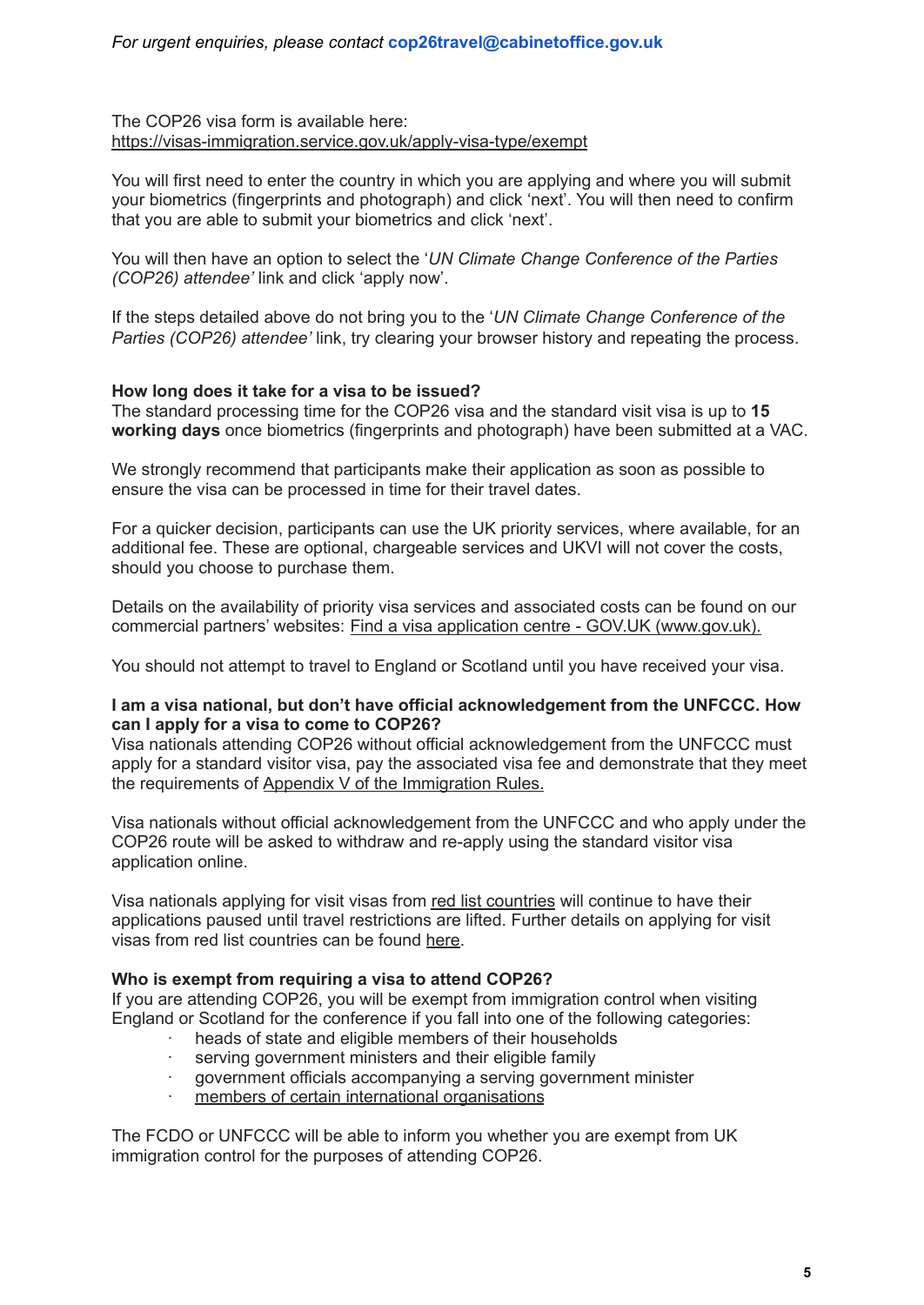If you are a diplomat posted outside the UK, or a senior government official, travelling to the UK on official business, you will not be exempt from immigration control unless you are eligible through one of the categories above.

We strongly encourage visa national participants who are exempt from immigration control to apply for an exempt vignette. This is the vignette issued to confirm that someone is exempt from immigration control and is free of charge. An exempt vignette confirms an individual's exempt status and should facilitate the holder's travel to the UK

Those who are exempt from immigration control are also not required to give their biometric data and can send a representative to submit their exempt application and passport to a visa application centre. Exempt vignettes are issued free of charge.

If you are a representative of one of the following 4 organisations:

- · The Adaptation Fund
- · The Green Climate Fund
- · The Global Environment Facility
- The Executive Board of the Clean Development Mechanism

You can also apply for an exempt vignette valid for multiple entries and the duration of your stay in the UK.

You can read more about the exempt criteria in the Exempt [guidance](https://www.gov.uk/government/publications/exempt-exm/exempt-exm).

#### **Am I exempt from providing my biometrics when travelling for COP26?**

Participants who are exempt from immigration control are not required to give their biometric data.

Government officials who are visa nationals and who are members of national COP26 negotiating delegations led by a minister (and therefore constitute the official party or delegation of a Serving Government Minister or equivalent) are exempt from immigration control (as above) and therefore do not need to submit biometrics as part of their application.

All other COP26 participants must provide their biometrics at their nearest VAC as part of the visa application process.

#### **I am a government minister who has been invited to COP26. What visa requirements apply to me?**

Serving government ministers or equivalent who are visa nationals are exempt from immigration control but are strongly encouraged to apply for an exempt vignette to facilitate their travel to the UK.

Exempt vignettes are issued free of charge.

Participants who are exempt from immigration control are not required to give their biometric data*.*

#### **Do I need to apply for a visa if I am a visa national and meet the exempt criteria?**

If you are a visa national and meet the criteria to be exempt from immigration control, we strongly encourage you to apply for an exempt vignette. An exempt vignette is issued free of charge and confirms that you are exempt from immigration control. You will be able to present your exempt vignette when travelling to England or Scotland and at the border to demonstrate your immigration status.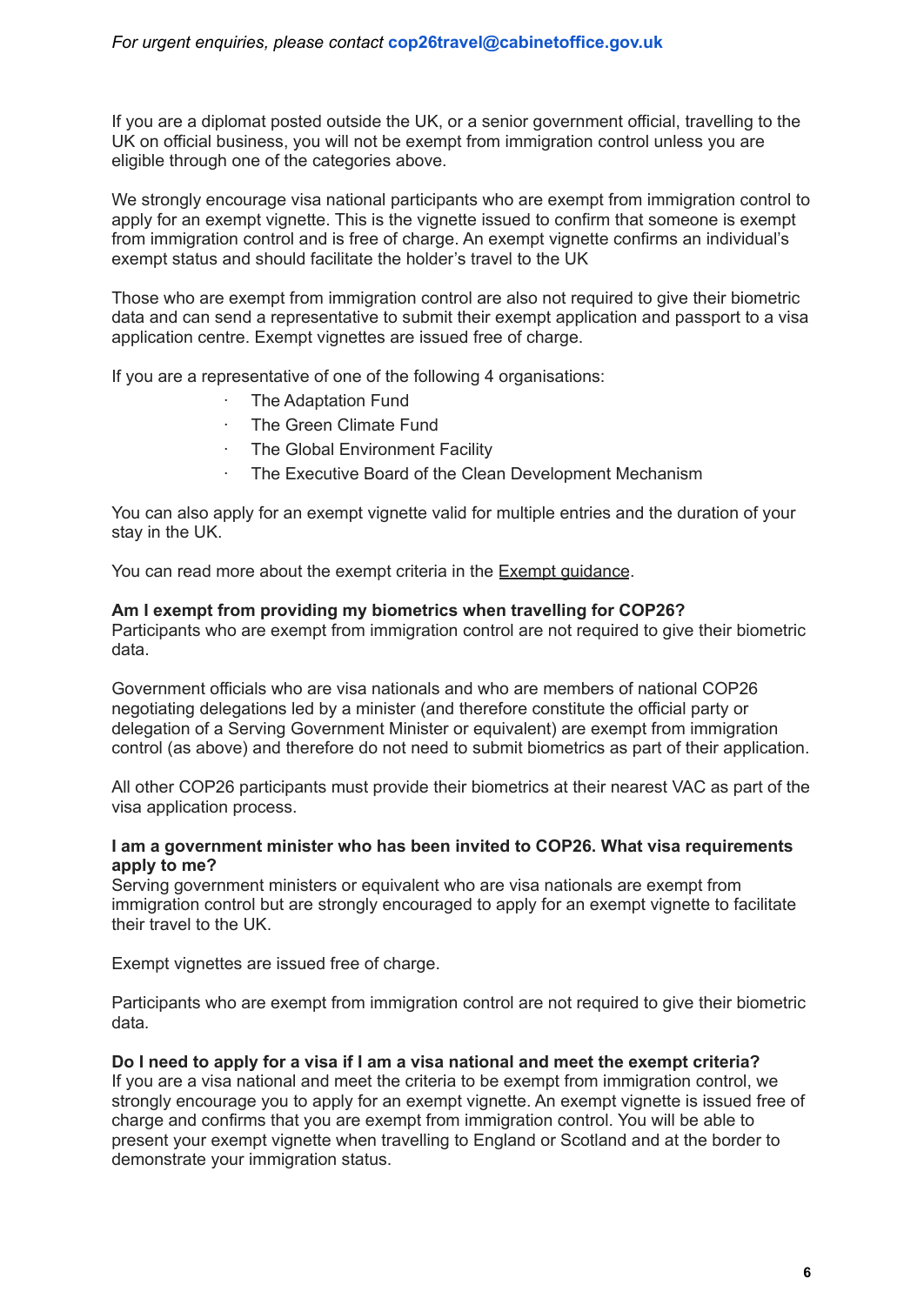If you apply for an exempt vignette, you will need to arrange for your passport (and a photograph) to be submitted to your nearest VAC and we recommend this is undertaken **no less than 15 days in advance of travel** so that it can be endorsed with an exempt vignette. To apply, follow the guidance on [applying](https://www.gov.uk/exempt-vignette) for an exempt vignette.

#### **How can I demonstrate that I meet the exempt criteria?**

If you believe that you are exempt from immigration control, you may, for example, provide a note verbale from your government, or an official letter from your employing organisation.

If you are a visa [national](https://www.gov.uk/guidance/immigration-rules/immigration-rules-appendix-visitor-visa-national-list) you are encouraged to apply for an exempt vignette, as this should assist in facilitating your travel to England or Scotland and movement across the English and Scottish border.

#### **What do I need to do if I am attending COP26 but want to obtain a visit visa that is valid for longer than six months?**

If you are attending COP26 and want a long-term UK visit visa (i.e. a visa valid for 1,2 or 10 years) you must make a standard visit application. You must also pay the associated visa fee, and demonstrate that you meet the requirements of Appendix V of the [Immigration](https://www.gov.uk/guidance/immigration-rules/immigration-rules-appendix-v-visitor) [Rules](https://www.gov.uk/guidance/immigration-rules/immigration-rules-appendix-v-visitor) and will only undertake [permitted](https://www.gov.uk/guidance/immigration-rules/immigration-rules-appendix-visitor-permitted-activities) activities when in the UK.

COP26 Travel Regime modifications are only valid for the duration of COP26 and won't be valid if you extend your stay beyond the dates of the conference.

#### **Can I submit my biometric information at a location other than a VAC?**

Our VACs offer a number of chargeable additional services, including an on-demand mobile biometric collection service. You should check the availability of this service with your local VAC/commercial provider, however UKVI will not cover the costs associated with this service should you decide to use it.

#### **I need to get my decision more quickly. How can I get a faster decision?**

If you are applying via a VAC, many locations offer Priority and/or Super Priority visa services. These are optional, chargeable services in addition to the standard visa fee and UKVI will not cover the costs should you choose to purchase them.

Details on the availability of priority visa services and associated costs can be found on our commercial partners' websites: Find a visa application centre - GOV.UK [\(www.gov.uk\)](https://www.gov.uk/find-a-visa-application-centre)

#### **Do I need to be vaccinated to apply for my visa?**

There is no link between vaccines and visas. There is no requirement to be vaccinated against Covid-19 in order to apply for a UK Visa.

#### **Can I add an additional programme to my COP26 visit?**

To keep all participants as safe as possible during the event, we are encouraging all participants to only visit COP26. Due to the size and complexity of the event the UK government cannot offer additional security, protocol or logistical support outside the COP26 venues.

#### **If I am exempt from MQS am I also exempt from a Visa?**

No, the requirements for MQS and visas are different and have different exemption rules. You must apply for a visa to come to the UK if you are a visa national.

Please use the information above to decide if you are exempt from a Visa. Exemptions rules for MQS are covered in section iii below.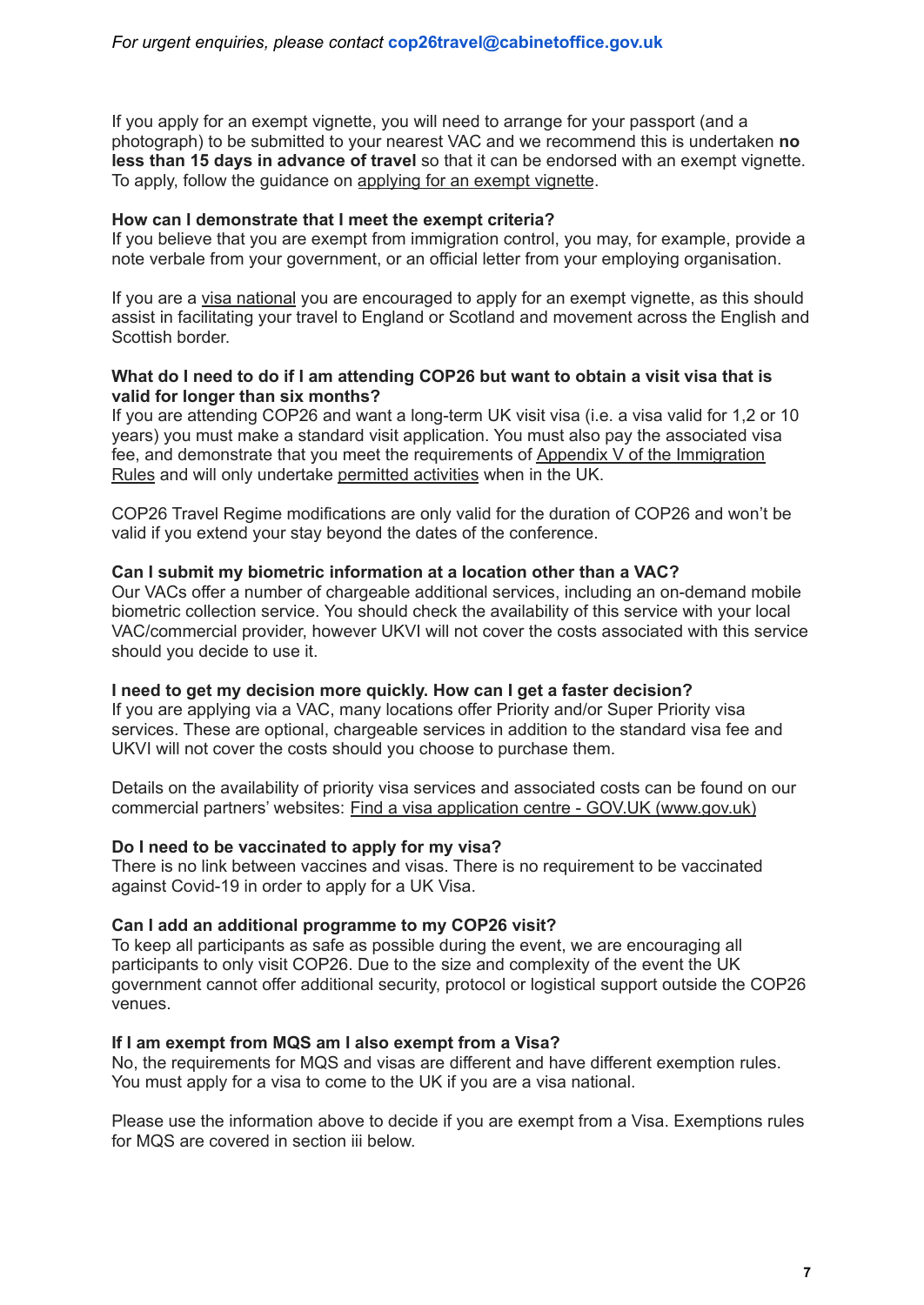# <span id="page-8-0"></span>**iii) Book your managed quarantine hotel (if required)**

#### **I have not been in a red list country 10 days immediately prior to arrival in England or Scotland, am I required to go to a managed quarantine hotel?**

Participants who have only been in non red list countries or territories 10 days immediately prior to arrival in England or Scotland are not required to spend time in a UK-Government or Scottish Government approved Managed Quarantine Service (MQS) hotel. If you have been in a non red list country, you are also exempt from self isolation upon arrival.

### **Arriving in the UK for managed quarantine**

#### **If I arrive at an airport in England, can I get a connecting flight to Glasgow and enter mandatory quarantine stay (MQS) there?**

If you are arriving from a red listed country into any airport in England, in order to transit to Scotland you will need to pass through border control and therefore need to be quarantined in England before onward travel to Scotland.

#### **If I arrive prior to COP26 or WLS can I take advantage of the travel exemptions for other purposes?**

The travel exemptions are **ONLY** in place for the purposes of COP26 and must not be taken advantage of for other purposes.

#### **Once I have completed my MQS, can I plan trips or meetings inbetween attending COP26?**

No, the travel regime ONLY applies to COP26 participants and for the purpose of attending or facilitating COP26. When you complete managed quarantine you should transit directly to your event-time accommodation.

#### **I'm travelling to COP from within the UK, will I need to undergo managed quarantine?**

Participants that are based in the UK do not need to follow the travel regime and will not need to undergo managed quarantine. The travel regime is just for participants travelling from other countries.

#### **What if the country I am travelling from comes off the red list more than 10 days before I travel and no longer need a MQS hotel?**

If the country you are travelling from ceases to be on the red list 10 days prior to travel, you will be contacted to confirm the cancellation of your managed quarantine booking.

#### **What do I need to do if I need to change my travel booking?**

If you want to change your travel plans, you should check the terms and conditions of your booking to understand the impact.

You should discuss any changes in your travel plans with your travel provider (the organisation you booked with) as soon as possible, to consider available options.

#### **What if I test positive just before travelling? Will my MQS be cancelled or refunded?**

If you paid for your MQS booking as you do not qualify for funding, you can follow the guidance on the CTM page to cancel your booking and claim a refund.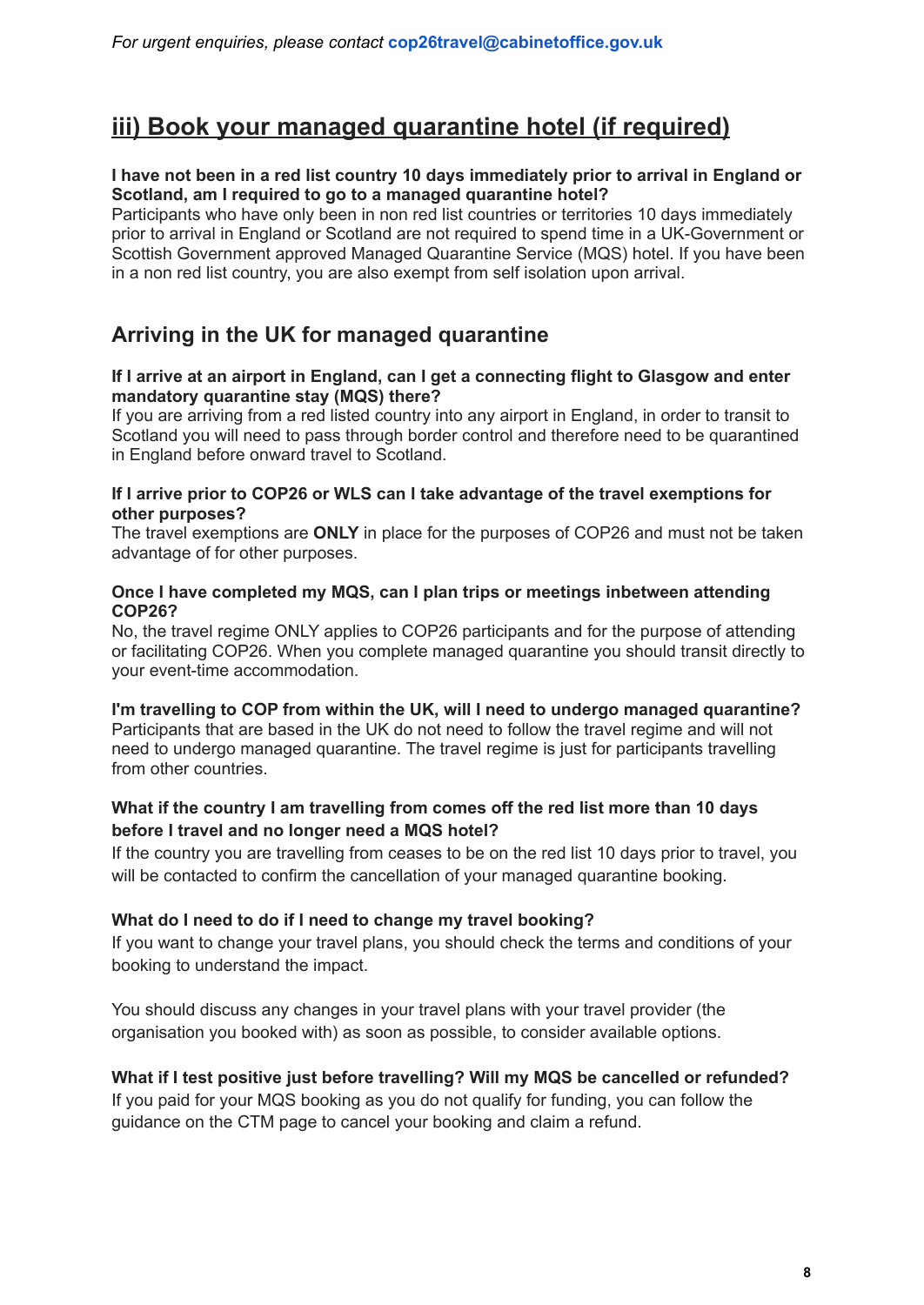If you qualify for funding and therefore did not pay for your booking, please complete this form: **COP26 [Amendments](https://nam11.safelinks.protection.outlook.com/?url=https%3A%2F%2Fapp.smartsheet.com%2Fb%2Fform%2F6ede3e71a7084797a1c08a9225be5da1&data=04%7C01%7Cnatalie.john%40travelctm.com%7Cc3850fe5c3d44db52ca908d97cf39839%7C7b6b8b8928ee4d2e8bead52f79c6af8f%7C0%7C0%7C637678207926474436%7CUnknown%7CTWFpbGZsb3d8eyJWIjoiMC4wLjAwMDAiLCJQIjoiV2luMzIiLCJBTiI6Ik1haWwiLCJXVCI6Mn0%3D%7C1000&sdata=TS12eNI436i9jGt4sEsjIGT%2B2nT%2B%2FmA7CXNwKV66Pg0%3D&reserved=0) & Cancellation Form** to cancel your booking. Failure to cancel your booking will limit capacity for other travellers.

#### **What do I do at the airport?**

When you arrive in England you'll need to provide your completed [passenger](https://www.gov.uk/provide-journey-contact-details-before-travel-uk) locator form to Border Force officers alongside your passport and negative Covid-19 test result. You will be escorted through the airport with other passengers who need to stay in a quarantine hotel. Please follow signs and instructions for the Managed Quarantine Service.

Officials will meet you at passport control. They will guide you through baggage claim and customs to the dedicated hotel transport.

#### **If my country comes off the red list and I have already booked a managed quarantine hotel, can I still stay there?**

No, non red list travellers cannot stay in managed quarantine.

#### **The country I am travelling from has come off the red list and I have booked my flights already, taking into account the 5/10 days quarantine. Will the UK cover my hotel costs for these days or the cost of rebooking flights?**

The UK Government will not reimburse any flight cancellations or additional accommodation costs.

#### **Managed Quarantine and vaccination status**

#### **I am fully vaccinated against Covid-19 and have been in a red list country within 10 days of arrival into England or Scotland, am I required to quarantine in a managed quarantine hotel?**

Yes. As you are fully vaccinated, you will be required to quarantine for a reduced period of 5 days in an approved managed quarantine hotel. This is a specific modification for COP26.

#### **I am not fully vaccinated against Covid-19 and I have been in a red list country within 10 days of arrival into England or Scotland, am I required to quarantine in a managed quarantine hotel?**

Yes. Due to being unvaccinated or not knowing your vaccination status, you are required to quarantine in an approved managed quarantine hotel for 10 days. The passenger locator form will require you to declare your vaccination status ahead of departing for the UK.

#### **I have had one dose of a vaccine but not yet had the second one. Do I qualify for reduced MQS?**

If your vaccine requires more than one dose, you are not considered fully vaccinated until you have received all required doses. Participants are considered fully vaccinated two weeks after completing a full course of Covid-19 vaccinations. Participants who are required to go into MQS on arrival will need to have received their final vaccine dose at least 10 days before arrival in the UK, with the day of the final dose being day 0 and the day of arrival being day 10, to qualify for 5 days MQS.

#### **Why is there a reduced period of quarantine for fully vaccinated participants attending COP26 from red countries?**

The UK and Scottish Governments have put in place special arrangements for COP26 recognising this is a unique event, that must be fully inclusive to achieve the climate outcomes urgently needed.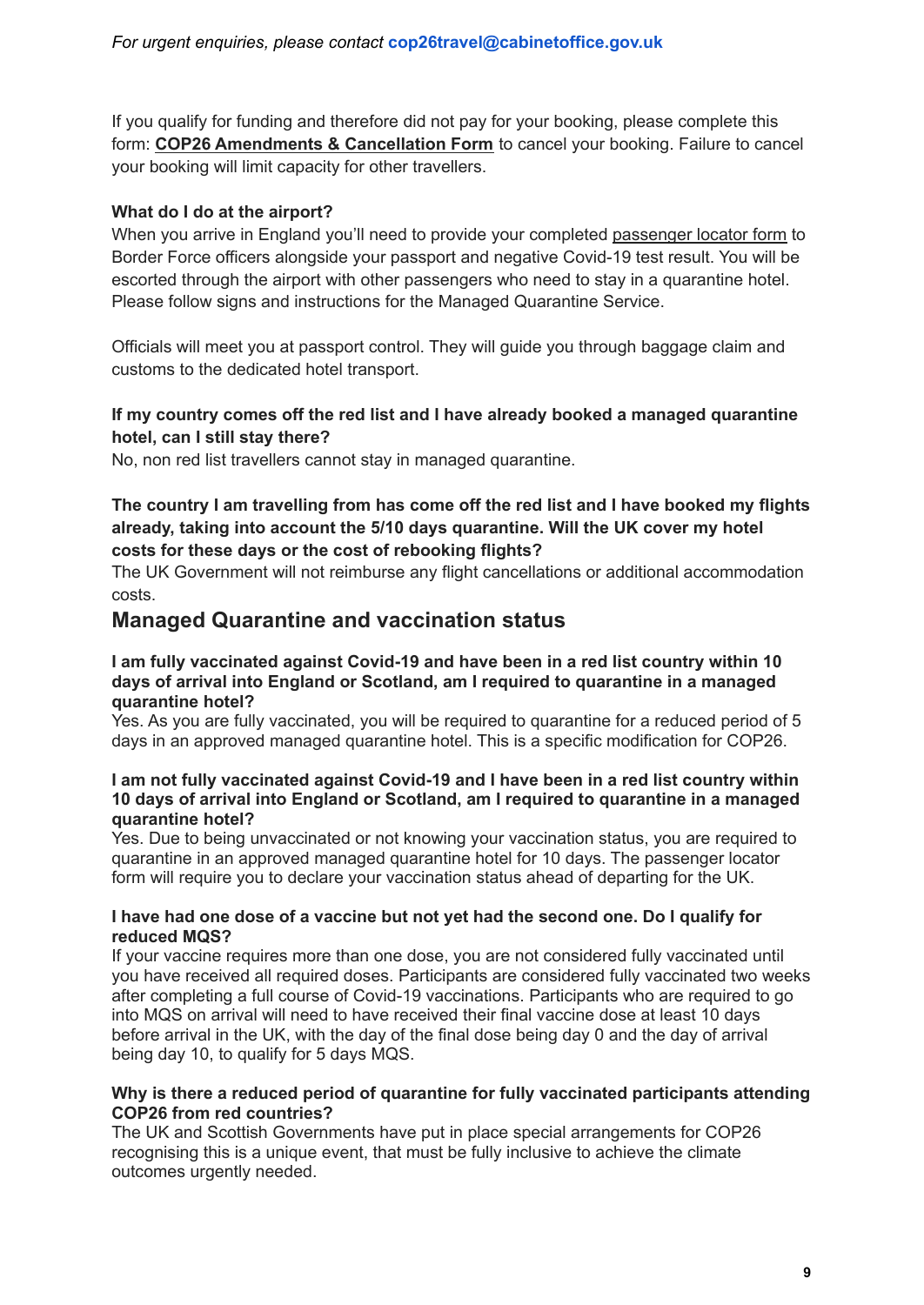The evidence shows that transmissibility of variants of concern and the virus is significantly lower for people who are fully vaccinated. Therefore we have taken a balanced approach.

Public health remains our priority.

#### **I am from a red listed country and I am vaccinated. In my understanding I would only need to quarantine for 5 days and the UK government will pay for this. But the Quarantine Management system says that I must quarantine for 10 days. Can you please clarify which one is correct? This is important because it affects my departure dates.**

If you are a registered COP Participant travelling from a red list country and fully vaccinated, you are only required to quarantine for 5 days as per the modifications made to the travel regime for COP26 participants. Participants that are not fully vaccinated would be required to quarantine for the full 10 days.

#### **Is the UK offer for quarantine applicable in Glasgow? So if my flight takes me into Glasgow will I be able to quarantine there or should I land in London?**

Yes, if you fly directly into Scotland you will be able to undergo managed quarantine in Scotland. Please note that MQS capacity is far greater in London and Scottish MQS rooms will be allocated on a first come, first served basis, so early booking for those planning to fly directly to Scotland is advised.

### **Managed quarantine for Ministers**

#### **Are ministers attending the World Leaders Summit (WLS) exempt from managed quarantine?**

We will be asking each World Leader- via Heads of Missions- to name the minimum essential team they require to join them at the WLS or facilitate their attendance.

All participants attending or facilitating the WLS who are named on the Confirmation Letter are exempt from completing a period of managed quarantine. You must have a formal letter from the UK Government (the confirmation letter) confirming that you are a WLS participant for this exemption to apply.

To Note: Any individual, whether attending or facilitating WLS or attending COP26 who requires access to the inviolable UN territory referred to as the Blue Zone MUST be registered through the UNFCCC Online Registration System. This is regardless of any confirmation letter received from UKG in relation to travel restrictions and exemption.

#### **Are ministers who are attending only COP26 (and not the WLS) also exempt from managed quarantine?**

**'Ministerial Heads of Department'** plus **two** immediate staff members who are also part of their national delegation who are registered UNFCCC COP participants are exempt from all quarantine requirements under the COP26 Code of Conduct.

## **Who counts as 'Ministerial Heads of Department plus two immediate staff members' in the Code of Conduct and thus would be exempt from quarantine requirements?**

To qualify for this exemption, an individual must meet **all** the following criteria:

● **Title**: Holds a national level political office e.g. the Energy Secretary of State or the Rail vice-Secretary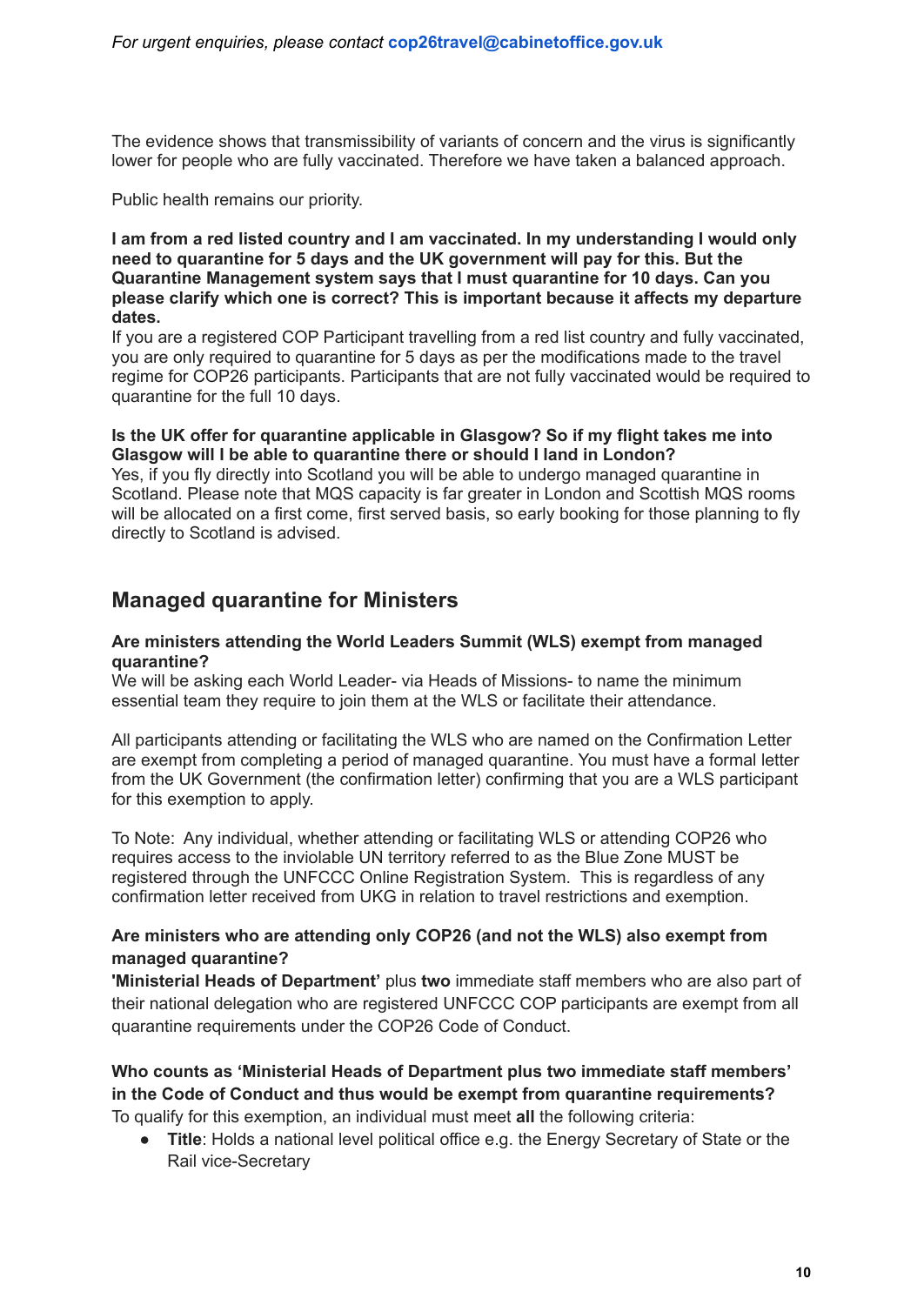- **Scope:** Leads the work of a government department reporting to the World Leader e.g. on energy, environment or agriculture (Secretary of State or Junior level)
- Part of the **national delegation**
- Named and identified as a Ministerial Head of Department on the **Confirmation letter** for COP26 (ready to be presented to Border Force or transport operators)

For each person who meets the definition above, **two individuals** can accompany them. These accompanying people (retinue) must be members of the national delegation and named on the confirmation letter.

'Ministerial Heads of Department' **does not** include:

- Ministers in sub-state governments (unless they are included in the +2 of above)
- Mayors or Governors coming to COP26 only Climate envoys (unless they are included in the +2 of above)
- Head of delegations e.g. negotiators coming to CO26P only (unless they are included in the +2 of above)

#### **How do I choose my +2?**

The plus two are named essential staff accompanying each minister travelling from red list countries/territories who will be exempt from managed quarantine. These individuals must be identified as such in the confirmation letters from the UK Government to COP26 participants (via the UNFCCC portal). Essential support staff accompanying the minister must be part of the national delegation. If the Minister is attending the WLS, they and their support staff must be named as part of the World Leader's delegation.

**Do I need to attend WLS as well as COP26 to qualify for the ministerial exemption?** No. The ministerial exemption applies to Ministers who oversee or head the work of government departments that are also members of their national delegation attending COP26 and identified in the confirmation letters from the UK government.

#### **Do the same rules apply to Heads of Delegations? Heads of International Organisations? Speakers?**

- Some participants, such as heads of state, employees of certain [International](https://www.gov.uk/government/publications/list-of-international-organisations-whose-employees-do-not-need-entry-clearance) [Organisations](https://www.gov.uk/government/publications/list-of-international-organisations-whose-employees-do-not-need-entry-clearance) and serving ministers, may be exempt from immigration control.
- Participants who believe that they may be exempt from immigration control are encouraged to consult the exempt [guidance](https://www.gov.uk/government/publications/exempt-exm/exempt-exm) on GOV.UK.
- Participants who are visa nationals and meet the criteria to be exempt from immigration control are encouraged to apply for an exempt vignette to facilitate their travel to the UK.

#### **I am a minister but not coming as part of the delegation. Will I have to quarantine if I've come from a red list country?**

Unless you are a member of your national delegation attending COP26, you will be required to enter managed quarantine for 5 days (if you are fully vaccinated) or for 10 days (if you are not fully vaccinated or your vaccination status is unknown) - as per the COP26 Code of Conduct. Further details on quarantine can be found elsewhere in this pack.

#### Does it matter if I only want to come to a particular part of COP26? Do I have to arrive **at a particular date to be eligible?**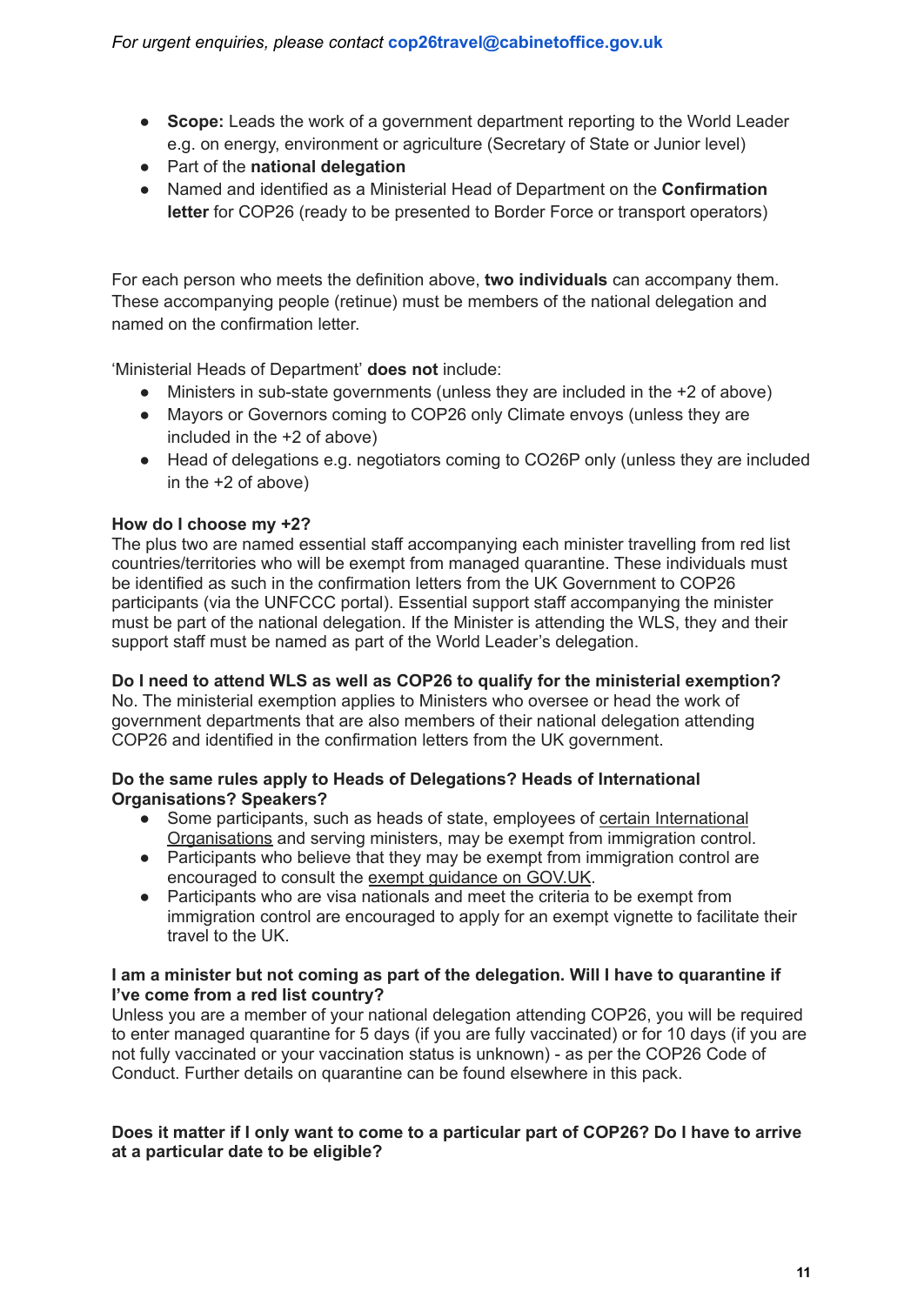As long as you are a registered participant and have a formal confirmation letter, you can attend COP26 at your convenience.

### **Staying in a Managed Quarantine Hotel**

#### **I am required to stay in a managed quarantine hotel, how do I book?**

You must pre-book your MQS before travelling to England or Scotland. A COP26 specific booking process is in place. Participants must be registered as COP26 participants, via the UNFCCC registration portal and have declared their vaccination status in order to begin the booking process. Further detailed guidance on how to book is available on the COP26 website on the Delegates page.

#### **What happens if I test positive for Covid-19 whilst in managed quarantine?**

If you test positive for Covid-19 whilst in managed quarantine, you are then required to extend the period by 10 days from the day after the positive test. If your MQS stay is funded by HMG the extended period will also be funded. If you have had to pay for your own MQS stay as you do not qualify for funding, you should follow the process set out on the CTM portal to arrange an extension to your stay.

#### **Do red list country participants, arriving for COP26, need to use the UKG funded managed quarantine hotels? Can they book hotels independently?**

Participants that have been in a red list country or territory in the 10 days immediately prior to travel must book into an official managed quarantine hotel. A bespoke booking system is in place for all COP26 participants. Details on how to book can be found on the COP26 website on the Delegates page.

#### **Will the UK Government pay for my stay in managed quarantine?**

The UK Government will fund the required stay for registered COP26 participants who would otherwise find it financially difficult to attend COP26, including all those:

- registered COP26 participants from the Global South
- registered COP26 participants who are observer, non-state actors, media and representatives of international organisations
- registered party participants who are from developing countries on the red list (If in doubt consult the UK Embassy or High Commission in your country.)

#### **What is included in the MQS package?**

During your MQS, 3 meals a day, drinks and snacks will be provided. Vegetarian, vegan and Halal diets can be accommodated, please specify any dietary requirements on the booking form. Covid-19 testing will also be provided as well as transfers to your quarantine hotel and then transport back to your port of arrival once you have completed quarantine. In the event that you become ill, medical support will be available.

Transport from your port of arrival to your COP26 accommodation is not included.

#### **Can I choose which hotel I will be staying in for MQS?**

No. In order to manage the operation the MQS hotel will be designated for you. All hotels in use are of a suitable standard, and all have WiFi available. Details on how to book your managed quarantine and what to expect during your stay can be found in the COP26 Guide to Managed Quarantine

#### **What is the MQS hotel cancellation policy?**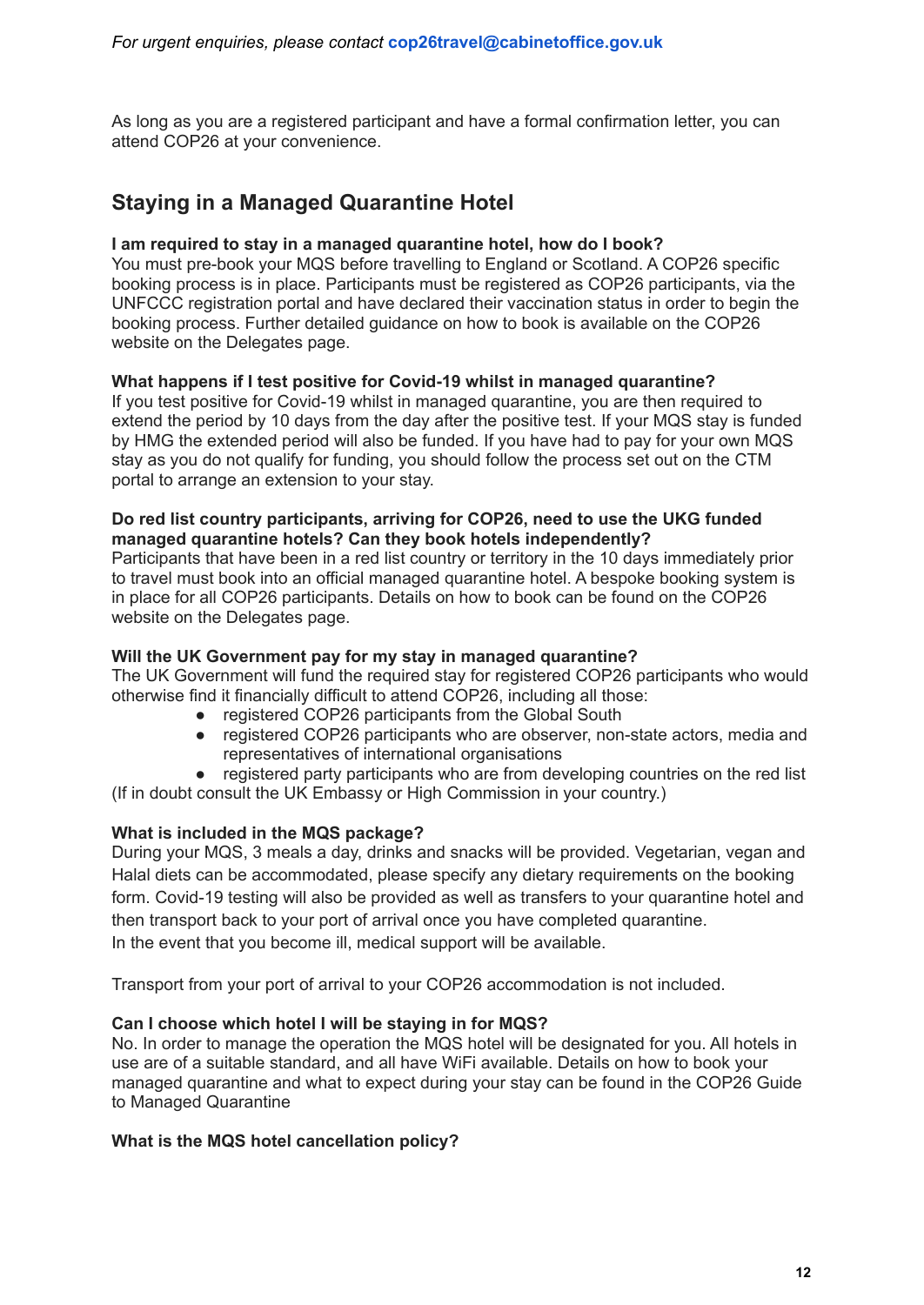If you no longer require MQS because you are no longer attending COP26, you must complete the **COP26 [Amendments](https://nam11.safelinks.protection.outlook.com/?url=https%3A%2F%2Fapp.smartsheet.com%2Fb%2Fform%2F6ede3e71a7084797a1c08a9225be5da1&data=04%7C01%7Cnatalie.john%40travelctm.com%7Cc3850fe5c3d44db52ca908d97cf39839%7C7b6b8b8928ee4d2e8bead52f79c6af8f%7C0%7C0%7C637678207926474436%7CUnknown%7CTWFpbGZsb3d8eyJWIjoiMC4wLjAwMDAiLCJQIjoiV2luMzIiLCJBTiI6Ik1haWwiLCJXVCI6Mn0%3D%7C1000&sdata=TS12eNI436i9jGt4sEsjIGT%2B2nT%2B%2FmA7CXNwKV66Pg0%3D&reserved=0) & Cancellation Form** to cancel your booking. It is **very important** that if you no longer require MQS that you cancel your booking. Failure to cancel your booking will limit capacity for other travellers.

If you paid for your booking separately because you do not qualify for funding, please defer to the guidance on the CTM page.

#### **Can I pass my MQS booking to a colleague if I can no longer travel?**

You will need to complete this form: **COP26 [Amendments](https://nam11.safelinks.protection.outlook.com/?url=https%3A%2F%2Fapp.smartsheet.com%2Fb%2Fform%2F6ede3e71a7084797a1c08a9225be5da1&data=04%7C01%7Cnatalie.john%40travelctm.com%7Cc3850fe5c3d44db52ca908d97cf39839%7C7b6b8b8928ee4d2e8bead52f79c6af8f%7C0%7C0%7C637678207926474436%7CUnknown%7CTWFpbGZsb3d8eyJWIjoiMC4wLjAwMDAiLCJQIjoiV2luMzIiLCJBTiI6Ik1haWwiLCJXVCI6Mn0%3D%7C1000&sdata=TS12eNI436i9jGt4sEsjIGT%2B2nT%2B%2FmA7CXNwKV66Pg0%3D&reserved=0) & Cancellation Form** and ensure all your information is changed to your colleagues information, this includes their vaccination status.

#### **Can I get extra snacks / drinks during my MQS stay?**

There is a 24-hour room service option to provide additional food and drink. The MQS package will include three meals a day, tea, coffee, fresh fruit, water and soft drinks. The hotel will provide menus to facilitate choice of meals and will accommodate any dietary requirements. Meals will be delivered outside the hotel room door via contactless delivery.

If you have items delivered to you during the quarantine period (such as food deliveries), they'll be brought to the door of your hotel room by the managed quarantine hotel staff.

#### **What if I need special facilities or arrangements for a disability or medical condition?**

Participants with a medical condition or disability should declare this, along with subsequent support needs, when making your MQS booking. If your disability or medical condition is severe, and you are concerned that you will not get the support you need in a Managed Quarantine Hotel, you may wish to apply for a 'modification to the duty quarantine' in a managed facility and quarantine elsewhere instead. Government guidance on how to make an application can be found [here.](https://www.gov.uk/guidance/exemptions-from-managed-quarantine-for-medical-and-compassionate-reasons)

#### **Where should I pick up the Covid-19 test kit for managed quarantine?**

The tests you will need to carry out in MQS will be provided in your hotel room.

#### **Who will pick up my test and submit it for testing in managed quarantine?**

There will be staff in the hotel who will pick up your test from your hotel room and ensure that it is sent to the lab for testing.

#### **How long does it take to receive the test results?**

PCR tests are sent to the lab and you can expect results within 36 hours. In some cases it could take 48 hours for the results to be returned.

#### **Are they PCR tests?**

Yes, in managed quarantine you will be required to complete three PCR tests if you are completing 5 days of MQS on day 0 and 3. A third PCR test will be required on day 8 after you have left quarantine. You will be required to complete two PCR tests if you are required to complete 10 days MQS, this will be on day 2 and 8.

#### **Can I go to the hotel gym or pub?**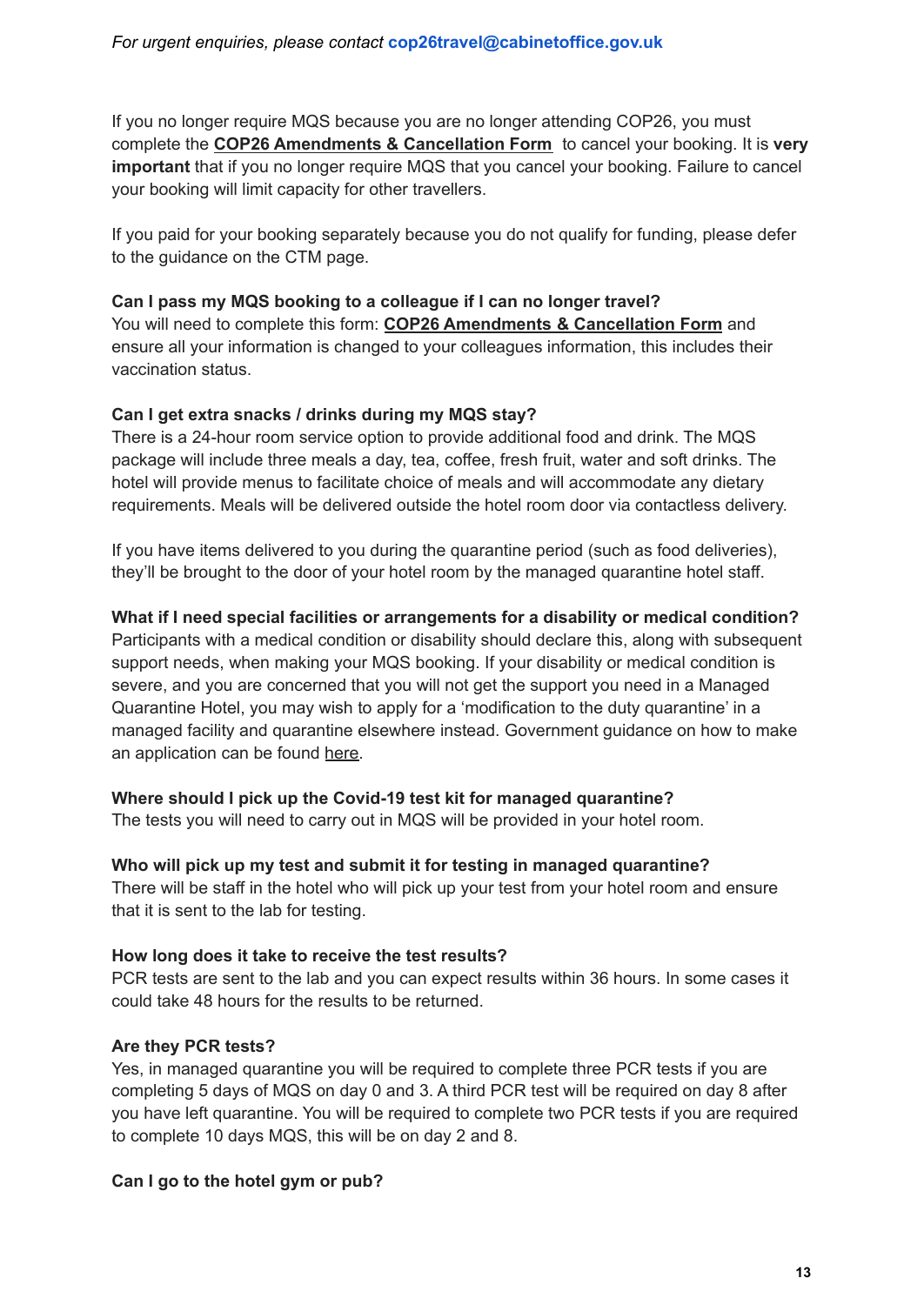No, you must stay inside your MQS hotel room for the required amount of time without leaving for any reason other than an emergency.

#### **What if I fall ill during my managed quarantine stay or require welfare support?**

There is a package of medical and welfare support in managed quarantine available to all, and emergency healthcare is available. Your hotel reception team will have contact details for 24 hours a day, 7 days a week access to primary care.

### **Managed quarantine for under 18s**

#### **I am under 18 and cannot bring anyone with me, can I still travel?**

You are not permitted to travel to COP26 and stay in a MQS hotel without a responsible adult.

#### **I am under the age of 18 and fully vaccinated but my responsible adult is not fully vaccinated. Do I still qualify for the reduced managed quarantine period?**

Unfortunately, if your responsible adult is not fully vaccinated or not registered to attend COP26, you will need to stay with the responsible adult so you do not qualify for the reduced period and will need to be quarantined for 10 days.

#### **I am under the age of 18 and do not have a responsible adult to accompany me in managed quarantine, can I still travel to England or Scotland?**

All under 18s need to be accompanied by a responsible adult in managed quarantine. A fully vaccinated responsible adult who is also a registered COP26 participant, must accompany any under 18 who wants to take advantage of the shortened quarantine period in order that both the under 18 and adult have the same quarantine period of 5 days.

# <span id="page-14-0"></span>**2. Pre-departure**

#### **I am travelling to the WLS, what do I need to do?**

If you are attending WLS , please be aware of the following rules apply regardless of vaccination status or countries you have been in:

- Take a Covid-19 pre-departure test in the 72 hours before your mode of transport departs for England or Scotland and have evidence of a negative result
- You must complete a passenger locator form
- You must carry a copy of your letter confirming that you are a registered participant or facilitator from the UK Government
- Take a PCR Covid-19 test on the day of arrival to England or Scotland (that is day 0)

# <span id="page-14-1"></span>**i) Pre-departure testing**

#### **I have heard lots of different tests mentioned. Please could you explain what they are?**

- PCR Polymerase Chain Reaction test these check for the genetic material (RNA) of the virus in the sample. The sample will be sent for processing at a lab
- LFD Lateral Flow Device test these detect proteins called 'antigens' produced by the virus. They give rapid results, in 30 minutes after taking the test
- PDT Pre-departure test refers to a Covid-19 test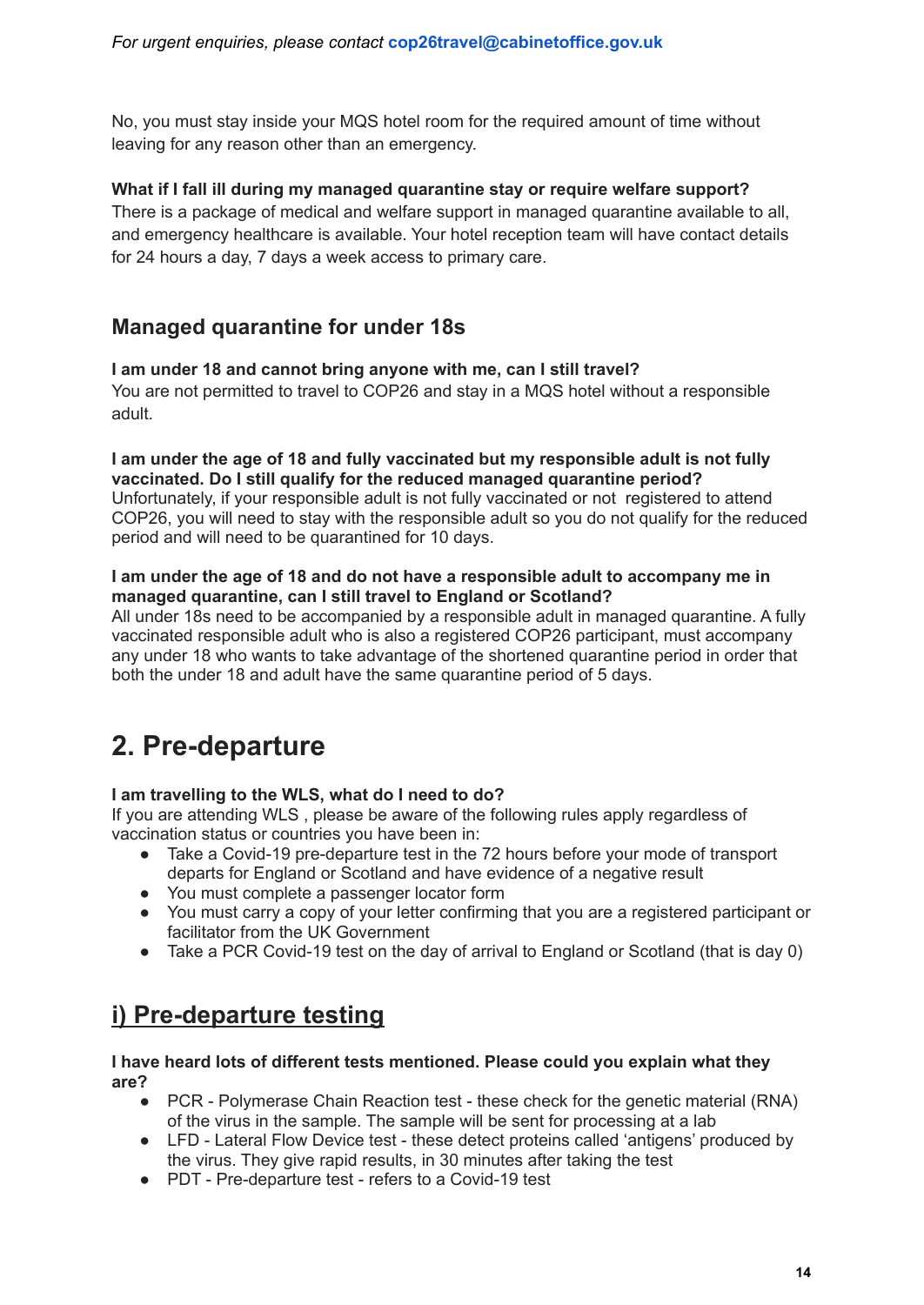#### **Are there any requirements that my pre-departure test must meet?**

Your pre-departure Covid-19 test must be taken within 72 hours before departure and meet the performance standards of ≥97% specificity, ≥80% sensitivity at viral loads above 100,000 copies/ml. This could include tests such as:

- A nucleic acid test, including a PCR test
- A LAMP (Loop-mediated isothermal amplification) test
- An antigen test, such as an LFD (noting many LFD tests do not meet the standards needed)

Your test result must be in either English, French or Spanish. You must check with your test provider that the test meets these standards. For further information, please see the guidance on testing before you travel to [England](https://www.gov.uk/guidance/coronavirus-covid-19-testing-for-people-travelling-to-england) guidance or the [testing](https://www.gov.scot/publications/coronavirus-covid-19-international-travel-quarantine/pages/testing-for-people-travelling-to-scotland/) before you travel to [Scotland](https://www.gov.scot/publications/coronavirus-covid-19-international-travel-quarantine/pages/testing-for-people-travelling-to-scotland/) guidance if you are travelling directly to Scotland.

#### **I'm travelling to COP26 from within the UK. Do I need to undertake a pre-departure test?**

No. You do not need to complete a pre-departure test if you are travelling to COP26 within the UK. You will however be subject to daily testing to gain entry to the Blue Zone each day.

#### **I am traveling to COP26 as a registered participant and would like to bring my family along with me. What rules will they need to follow?**

If your family are not registered COP26 participants they will have to follow normal international travel rules. We all need to work together to keep numbers at COP26 and people travelling into the UK to the minimum that is essential - **we ask each and every delegation, organisation and individual coming to consider carefully if they are essential.**

# **ii) Confirmation letter**

#### **How do I get a confirmation letter to show that I am a registered COP26 participant or facilitator?**

To receive your confirmation letter, you need to register through the UNFCCC COP26 portal. Once you have done this, you will be sent the COP26 Code of Conduct to read and sign. See section 4 for more information about the Code of Conduct. You will also be prompted to declare your vaccination status. Once you have confirmed that you have read and understood that you will need to comply with the Code of Conduct and have declared your vaccination status you will be sent your confirmation letter from the UK Government confirming that you are a registered participant or facilitator for COP26. **It is essential that you have this letter with you when travelling to the UK.**

The COP26 Code of Conduct provides that Ministerial Heads of Department plus two essential support staff who are all part of their national delegation do not need to undergo managed quarantine, provided that they are named on a confirmation letter issued by the UK Government. The Minister, plus the retinue of two, do not need to quarantine in accordance with the COP26 Code of Conduct but they must also be part of the national delegation and registered UNFCCC COP participants. Ministers and their retinue **must** have a copy of this confirmation letter and a copy of their UNFCCC registration letter with them for their journey into England and Scotland.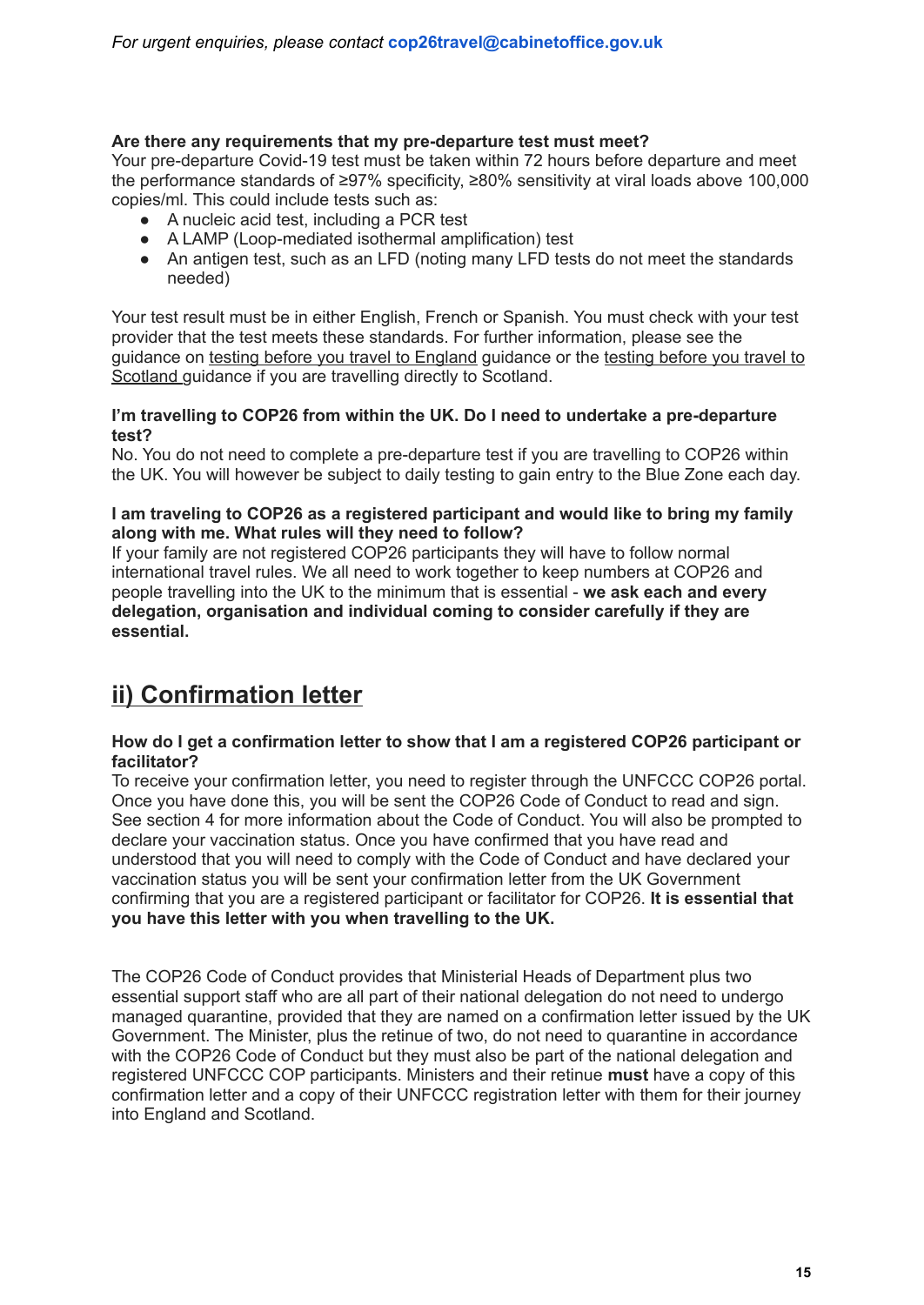#### **How do I get a confirmation letter from the UK Government to show that I am a registered World Leaders Summit (WLS) participant or facilitator?**

If you are attending the WLS, your head of mission will have been asked to provide the details of all members of the delegation attending the WLS. They will be issued a letter with the details of all members of the delegation who are registered participants or facilitators. HMG will then provide London embassies and host countries with a confirmation letter that names everyone that the WLS exemptions apply to and ensure delegates receive a personal copy. **You must ensure you have a copy of this letter when travelling to the UK and that your name is on it.**

#### **What should I do if I get to the airport/ my mode of transport and have forgotten my COP26 confirmation letter?**

If you do not have your confirmation letter you should log into the UNFCCC portal and ensure you have both confirmed that you have read and understood that you will comply with the COP26 Code of Conduct and declared your vaccination status. You should then be able to download another copy of the confirmation letter.. You can present the letter on a smartphone, tablet or laptop to your transport carrier.

#### **What should I do if I get to the airport/ my mode of transport and have forgotten my WLS confirmation letter?**

You should contact your head of mission immediately and ask them to issue you a copy of the confirmation letter with your details on it. You can present the confirmation letter on a smartphone, tablet or laptop to your transport carrier. You must be in possession of the confirmation letter to avoid any disruption to your travel to COP26 and to ensure you are able to prove your exemption.

#### **What should I do if I have already received my confirmation letter but I have not signed up to the Code of Conduct and/or provided my vaccination status in the UNFCCC registration system**?

In order to generate a valid confirmation letter, COP26 participants must both confirm that they have read and understood that they will need to comply with the Code of Conduct and declare their vaccination status on the UNFCCC portal. Participants will then need to re-enter the UNFCCC website to generate the updated letter. You can present the new letter on a smartphone, tablet or laptop to your transport carrier.

# <span id="page-16-0"></span>**iii) Completing a passenger locator form (PLF)**

#### **Before leaving my country of origin, what do I need to complete?**

Along with carrying your confirmation letter and evidence of a negative Covid-19 test taken within 72 hours before your departure, all COP26 and WLS participants must complete a [passenger](https://www.gov.uk/provide-journey-contact-details-before-travel-uk) locator form up to 48 hours before they arrive in the UK. You may be asked to show this before boarding your mode of transport to the UK.

#### **The PLF asks whether I meet the Covid-19 vaccination eligibility criteria, in order to select 'yes', what criteria do I need to meet?**

For the purposes of COP26 only, HMG is accepting any Covid-19 vaccine administered by any vaccination system that is authorised by the government of the country in which the vaccine was received. This is different from the UK Government's normal position of only accepting certain approved vaccines. Please answer this question based on whether you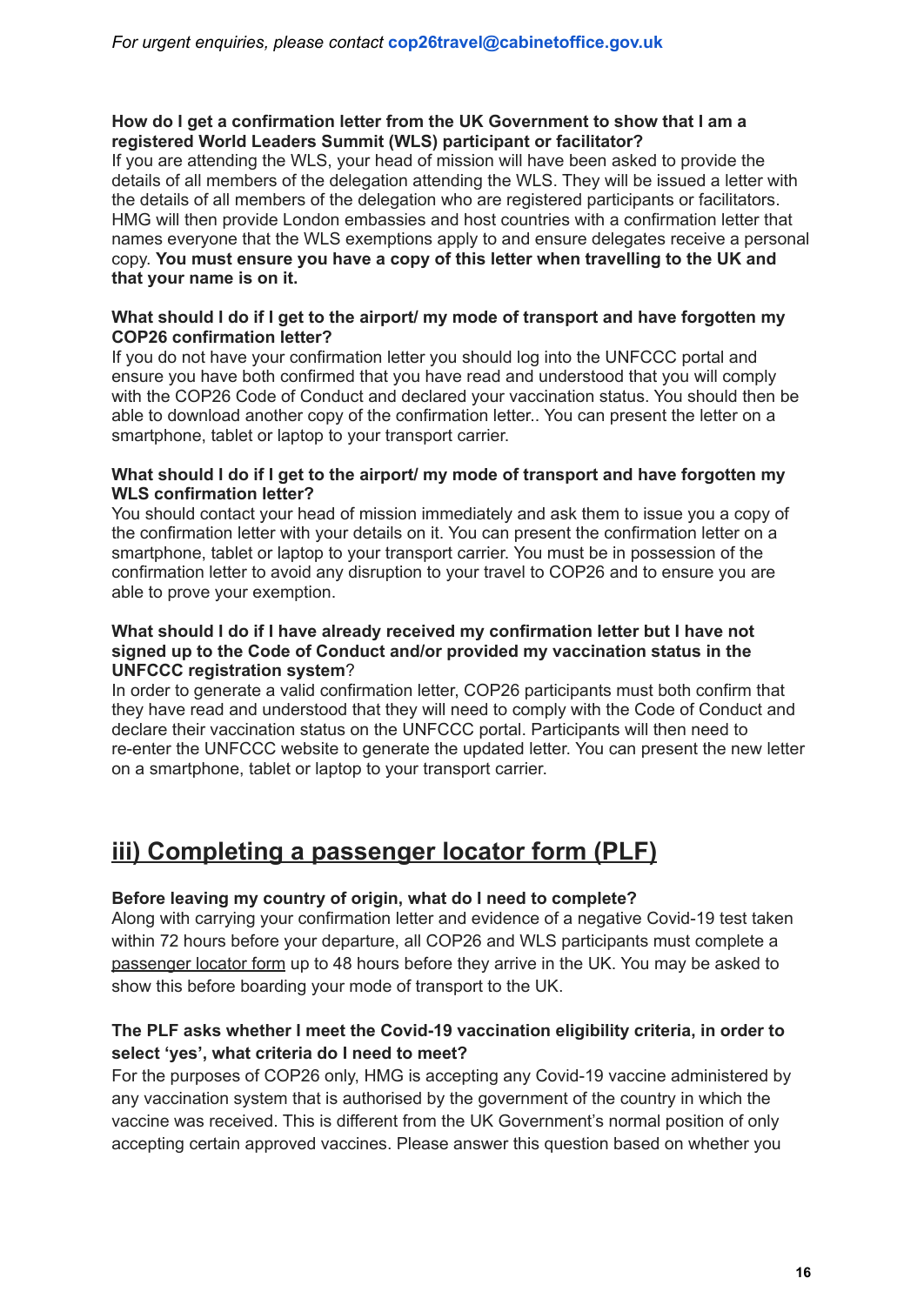#### *For urgent enquiries, please contact* **[cop26travel@cabinetoffice.gov.uk](mailto:cop26travel@cabinetoffice.gov.uk)**

meet the COP26 specific vaccine eligibility criteria not the eligibility criteria set out on the PLF.

Therefore, if you are **not** required to complete managed quarantine you will be considered to meet the vaccine eligibility criteria:

- If you have been vaccinated with any Covid-19 vaccine which is recognised in your country of origin, **and** if you have completed your full course of Covid-19 vaccines (usually two but not always) at least 14 days prior to travelling, **or**
- **●** If you are under 18 (under 18s should be accompanied by a responsible adult)**, or**
- **●** If you have participated or are participating in an approved COVID-19 vaccination clinical trial.

If you **are** required to complete managed quarantine you will be considered to meet the vaccine eligibility criteria:

- $\circ$  If you have been vaccinated with any Covid-19 vaccine which is recognised in your country of origin, **and** you have received your final vaccine dose at least 10 days before you arrive in the UK, with the day of your final dose being day 0 and the day of arrival being day 10, **or**
- If you have participated or are participating in a regulated Covid-19 vaccination clinical trial; **or**
- If you are under 18 (under 18s should be accompanied by a responsible adult).

#### **All registered COP and WLS participants are exempt from the requirement to provide evidence of their vaccination status**

#### **The PLF says that I need to have evidence of my vaccination status, do I need to provide this?**

COP26 and WLS participants should self-declare their vaccination status in the PLF. Participants are otherwise exempt from the requirement to carry any other evidence of vaccination status.

#### **I met the vaccine eligibility criteria for COP26 and selected that I met the vaccine eligibility criteria when completing the PLF. However, my PLF print out states that I do not meet the eligibility criteria. What should I do?**

This may happen if you are fully vaccinated under a national vaccine programme that is currently not accepted by the UK for normal travellers. However, for COP26 and the WLS the UK Government is accepting full vaccination under any vaccine programme as meeting the vaccine eligibility criteria. Therefore you should ignore that your PLF print out states this as you have met the COP26 vaccine eligibility criteria. If your PLF print out states this, it will have no impact on the paperwork you are required to present at the border.

#### **The PLF states that based on my travel history I am required to complete a period of self-isolation, what should I do?**

All COP26 and WLS participants are exempt from the requirement to self-isolate (except those who have been in a red list country or territory in the 10 days immediately prior to their arrival, who will need to enter managed quarantine). When answering this question in the PLF you should select that you have a UK Government approved exemption from this requirement if you have not been in a red list country or territory in the 10 days immediately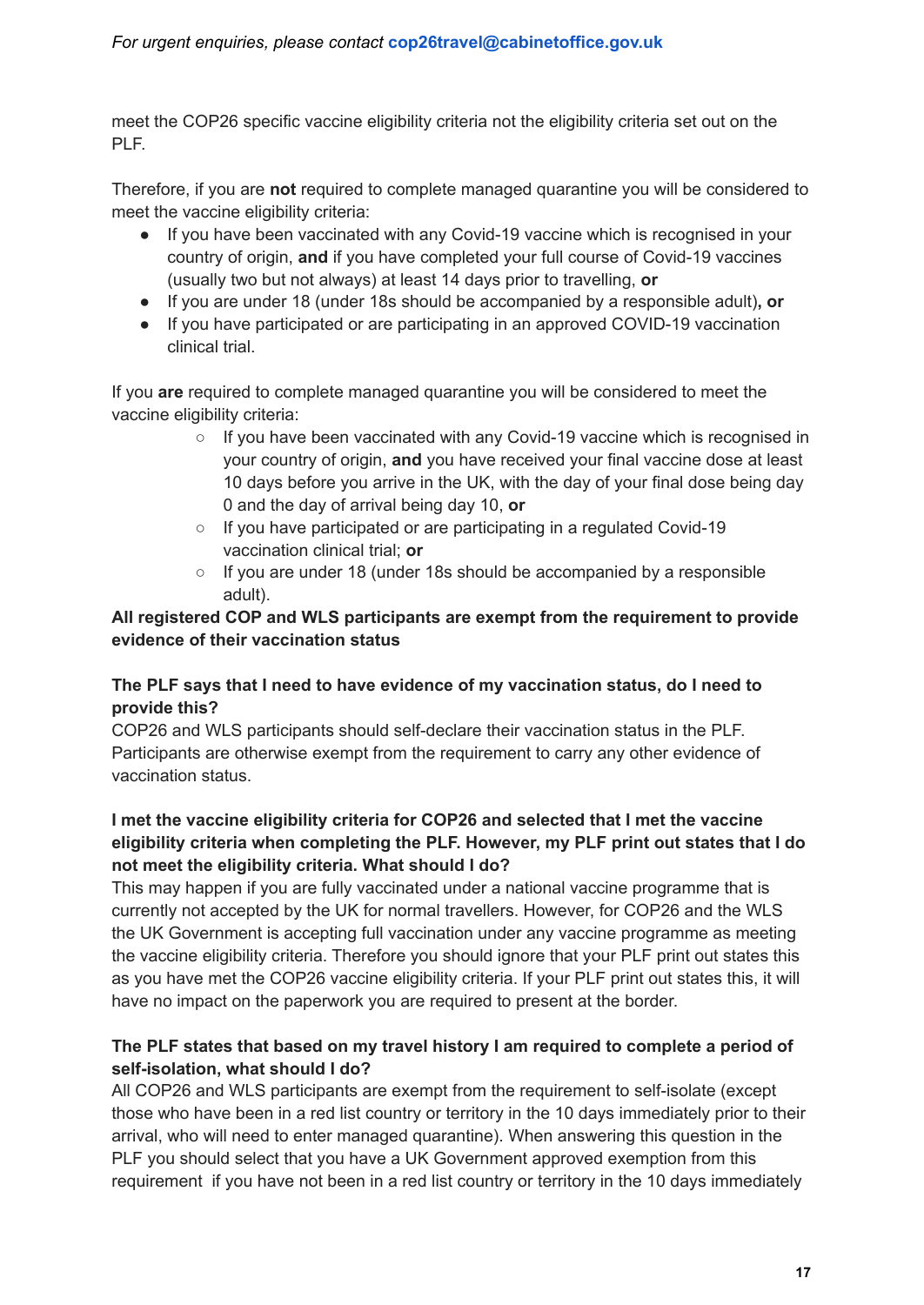prior to your arrival. You should then select one of the following UK Government approved exemption categories which applies to you:

- World Leaders Summit participant or facilitator (England and Scotland only) HMG Letter required
- World Leaders Summit participant or facilitator also registered as a UNFCCC COP26 participant (England and Scotland only) - HMG Letter required
- Ministerial Head of Department or their essential staff who are part of a national delegation attending UNFCCC COP26 (England and Scotland only) - HMG Letter required
- UNFCCC COP26 participant or facilitator (England and Scotland only) HMG Letter required

Before departing to England or Scotland, you will need to ensure you are carrying your confirmation letter from the UK Government as evidence that this exemption applies to you.

#### **The PLF asks for a day 2 and day 8 testing package booking reference number. The UK Government is providing my tests during the event, how should I answer this question?**

The UK Government will be providing your Covid-19 tests whilst in the UK during the WLS and COP26 if you are a registered participant. You should therefore select that you have a UK Government approved exemption from this requirement. You should then select one of the following government approved exemption categories which applies to you:

- World Leaders Summit participant or facilitator (England and Scotland only) HMG Letter required
- World Leaders Summit participant or facilitator also registered as a UNFCCC COP26 participant (England and Scotland only) - HMG Letter required
- Ministerial Head of Department or their essential staff who are part of a national delegation attending UNFCCC COP26 (England and Scotland only) - HMG Letter required
- UNFCCC COP26 participant or facilitator (ENgland and Scotland only) HMG Letter required

Before departing to England or Scotland, you will need to ensure you are carrying your confirmation letter from the UK Government as evidence that this exemption applies to you.

#### **I am travelling from a red list country and the PLF is asking me for the details of my managed quarantine booking but I thought I was exempt, what should I do?**

If you are a registered WLS participant or a Government Minister who heads or oversees the work of a government department or you are one of 2 members of their essential retinue, you are exempt from managed quarantine provided you are part of the national delegation If you are exempt, you should select that you are travelling for a reason that means you do not need to quarantine. You should then select one of the following UK Government approved exemption categories which applies to you:

- World Leaders Summit participant or facilitator (England and Scotland only) HMG Letter required
- World Leaders Summit participant or facilitator also registered as a UNFCCC COP26 participant (England and Scotland only) - HMG Letter required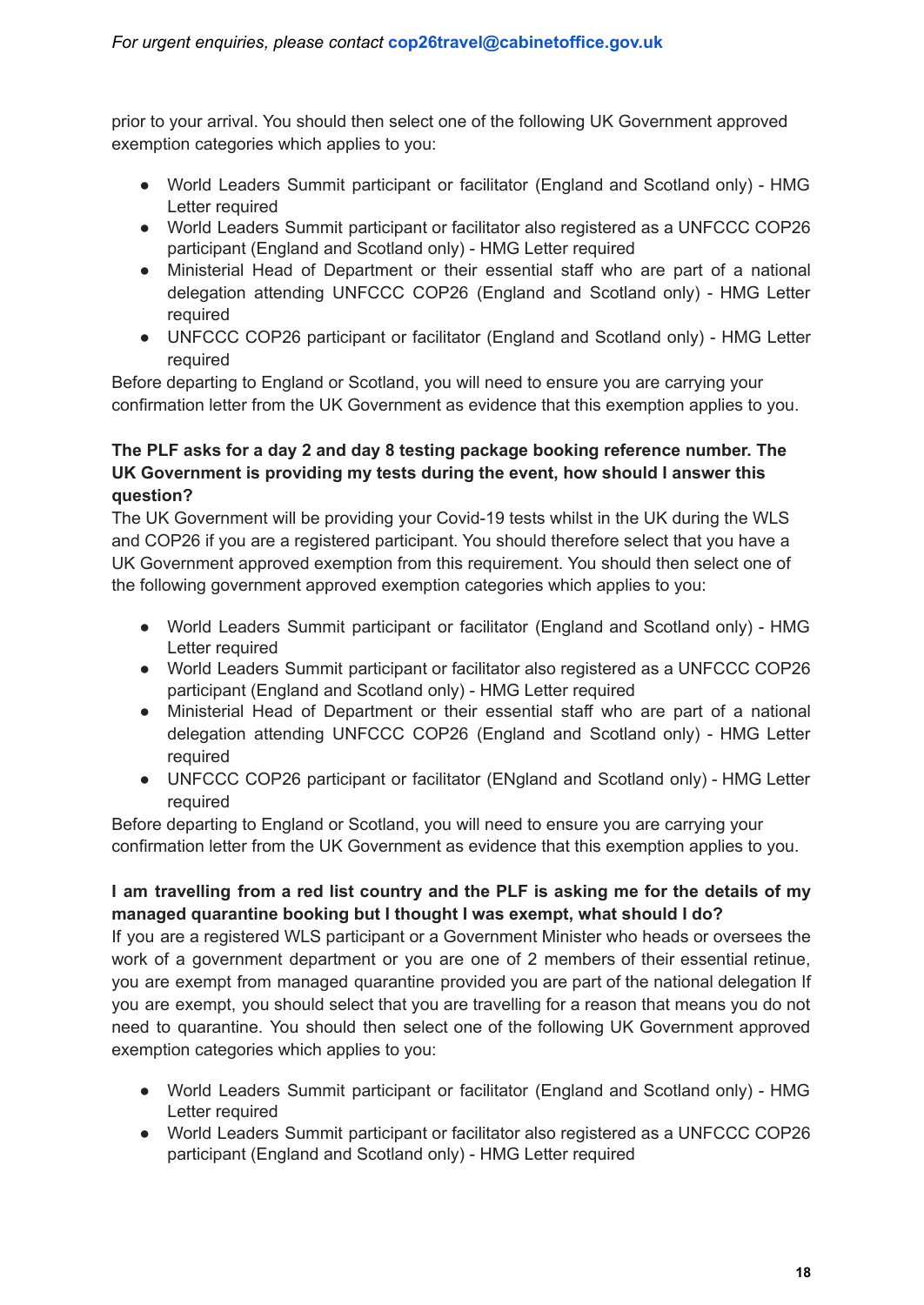● Ministerial Head of Department or their essential staff who are part of a national delegation attending UNFCCC COP26 (England and Scotland only) - HMG Letter required

Before departing to England or Scotland, you will need to ensure you are carrying your confirmation letter from the UK Government as evidence that this exemption applies to you. For further information on managed quarantine and exemptions, please see the dedicated section within this guidance.

#### **Is there further guidance on how to complete the passenger locator form?**

Yes. You can access detailed guidance on how to complete the passenger locator form on the COP26 [Delegate](https://ukcop26.org/the-conference/delegates/) Page within the Travel Exemption section.

# **iiii) Rules for participants from non red list and red list countries**

### **Participants from non red list countries**

#### **What do I need to do if I am travelling to COP26 from a non red list country and am fully vaccinated?**

If you are attending COP26 from a non red list country and are vaccinated please be aware of the following:

- You must take a Covid-19 pre-departure test in the 72 hours before your mode of transport departs for England or Scotland and have evidence of a negative result
- You must complete a passenger locator form
- You must carry your confirmation letter
- take a PCR Covid-19 test within 48 hours of arrival to England or Scotland
- You must take a daily LFD test for the duration of the event

#### What do I need to do if I am travelling to COP26 from a non red list country and I am **unvaccinated?**

If you are attending COP26 from a non red list country and are unvaccinated please be aware of the following:

- You must take a Covid-19 pre-departure test in the 72 hours before the service you take to depart to England or Scotland and have evidence of a negative result
- You must complete a passenger locator form
- You must carry your confirmation letter
- You must take a PCR Covid-19 test within 48 hours of arrival to England or Scotland;
- You must take a PCR test on day 8 of arrival in England or Scotland
- You must take a daily LFD test for the duration of the event

### **Participants from red list countries**

**I am fully vaccinated, what do I need to do to travel to COP26 from a red list country?** If you are attending COP26 and have been in a red list country or territory in the 10 days immediately prior to arrival and you are **vaccinated**, please be aware of the following:

- You must take a Covid-19 pre-departure test in the 72 hours before your mode of transport departs for England or Scotland and have evidence of a negative result
- You must complete a passenger locator form
- You must carry your confirmation letter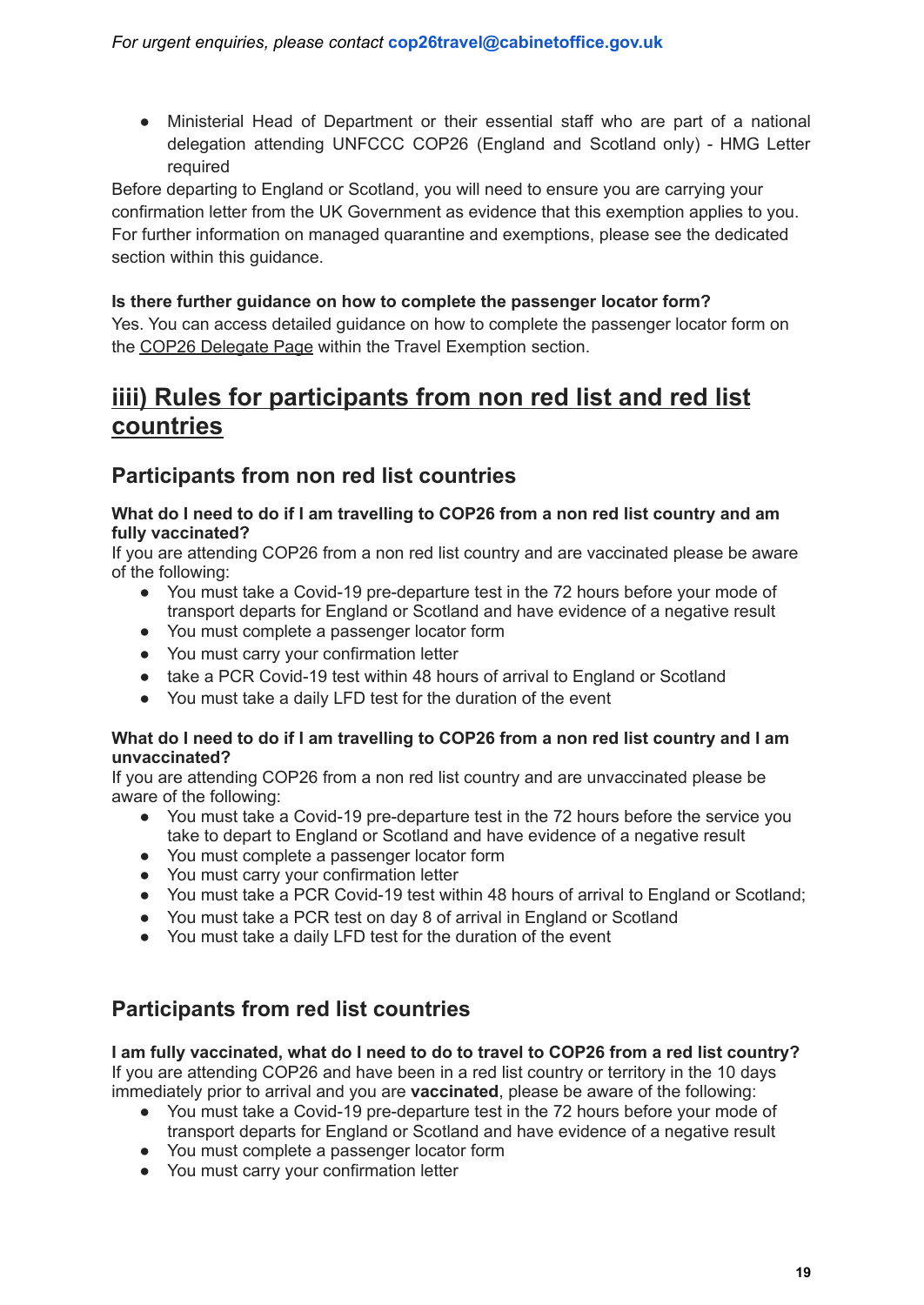- You must take a PCR Covid-19 test within 48 hours of arrival in England or Scotland
- You must complete managed quarantine for 5 days at your port of arrival
- You must take a PCR Covid-19 tests as part of managed quarantine
- You must take a daily LFD test for the duration of the event.

#### **I am unvaccinated and travelling to COP26 from a red list country. What do I need to do?**

If you are attending COP26 and have been in a red list country or territory in the 10 days immediately prior to arrival and you are unvaccinated or have not declared your vaccination status, please be aware of the following:

- You must take a Covid-19 pre-departure test in the 72 hours before your mode of transport departs for England or Scotland and have evidence of a negative result
- You must complete a passenger locator form
- You must carry your confirmation letter
- You must undertake managed quarantine for 10 days at your port of arrival if you arrive in England, your MQS will be in England. If you arrive in Scotland, your MQS will be in Scotland
- You must take PCR tests during your Managed Quarantine stay
- You must take a daily LFD test for the duration of the event

#### **How do I know if my country is on the red list?**

The lists are published on the HMG website

[https://www.gov.uk/guidance/red-amber-and-green-list-rules-for-entering-england#job-and-m](https://www.gov.uk/guidance/red-amber-and-green-list-rules-for-entering-england#job-and-medical-exemptions) [edical-exemptions](https://www.gov.uk/guidance/red-amber-and-green-list-rules-for-entering-england#job-and-medical-exemptions)

#### **What happens if the listing for my country changes before the summit?**

If you have been in a red list country or territory in the 10 days immediately prior to arrival, you should continue to follow the rules for individuals from red list countries.

If your country moves on to the red list before your departure to the UK, you will need to follow the rules for red list arrivals. This will include booking a stay in a managed quarantine hotel.

#### **What if I booked my flight and MQS package already, but my country has now been taken off the red list?**

We will deal with changes in circumstances and impacts on travel and or MQS plans on a case by case basis as appropriate.

#### **Why is my country on the red list?**

Decisions on red list country assignment and associated border measures will continue to be taken by Ministers, who take into account the Joint Biosecurity Centre (JBC) risk assessments alongside wider public health factors. The data for all countries will be kept under review and the Government will not hesitate to take action where a country's epidemiological picture changes. A summary of the JBC methodology is published on [gov.uk,](https://www.gov.uk/government/publications/covid-19-risk-assessment-methodology-to-inform-international-travel-traffic-light-system/risk-assessment-methodology-to-inform-international-travel-traffic-light-system) alongside key data that supports Ministers' decisions.

#### **What methodology is this decision based on?**

The traffic light system categorises countries based on risk to protect public health and the vaccine rollout from variants of Covid-19. The Joint Biosecurity Centre (JBC) produces risk assessments of countries and territories. Decisions on red or non red list assignment and associated border measures are taken by Ministers, who take into account the JBC risk assessments, alongside wider public health factors. Key factors in the JBC risk assessment of each country include:

- genomic surveillance capability
- Covid-19 transmission risk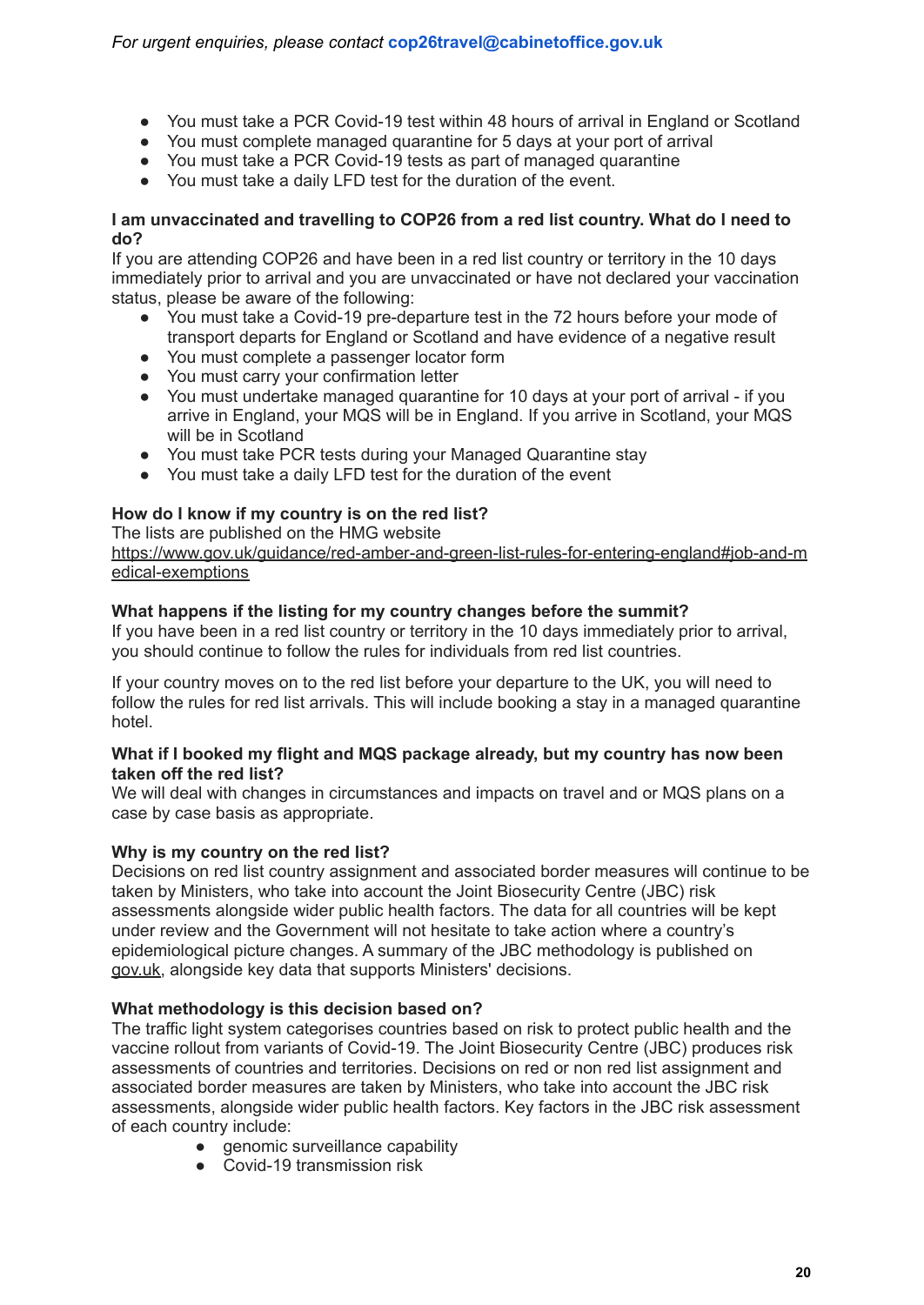● variant of Concern transmission risk

A summary of the JBC methodology is published on [gov.uk,](https://urldefense.com/v3/__http:/gov.uk/__;!!HEBAkwG3r5RD!qNj204fw3LaIa8zCtYqK1l5oT2oi2gWAVCenfwwvdobQ3HKZ1a-lZqcNx-DuBCAmSIqm48U$) alongside key data that supports Ministers' decisions.

#### **What rules apply for participants transiting through red list countries?**

On the point of transiting, we will follow the UK Government rules in place at the time of COP26. These current rules are outlined below.

UK Government guidance states that you must follow the rules for a country's colour category, even if you have only transited through it briefly. This includes changing flights within the same airport. The quidance states the following:

A transit stop is a stop where passengers can get on or off the same part of the transport in which you are travelling. It can apply to ships, trains, or flights. Your ticket should show if a stop is a transit stop.

The rules of a country or territory that you make a transit stop in could apply if:

- new passengers get on and are able to mix with you
- you or other passengers get off the transport you are on and mix with other people. then get on again

However, there are some very limited exceptions to this, as follows:

Making a transit stop would not affect what you have to do on arrival in England if, during the stop:

- no new passengers, who are able to mix with you, get on
- no-one on-board gets off and mixes with people outside
- passengers get off but do not get back on.

Full guidance is available [here.](https://www.gov.uk/guidance/red-amber-and-green-list-rules-for-entering-england) We will keep you informed if the situation changes.

# **Border checks**

#### **Who will check that I have these documents when I travel to the UK?**

Your travel provider is likely to undertake checks prior to you boarding, you should ensure you present your confirmation letter as evidence that you are travelling as a COP or WLS participant. They may also check that you have completed a passenger locator form and have evidence of a negative pre-departure Covid-19 test result.

You may also be asked to present these documents again when you reach the UK.

#### **What happens if I don't have these documents when I travel to the UK?**

You are responsible for making sure you have all the correct documentation ready for your journey. If you don't have these documents, you may be denied boarding and will not be able to travel until you have the correct paperwork.

### **Port of arrival**

**What is a Port of Arrival (POA) and what does it mean for me as a COP26 traveller?**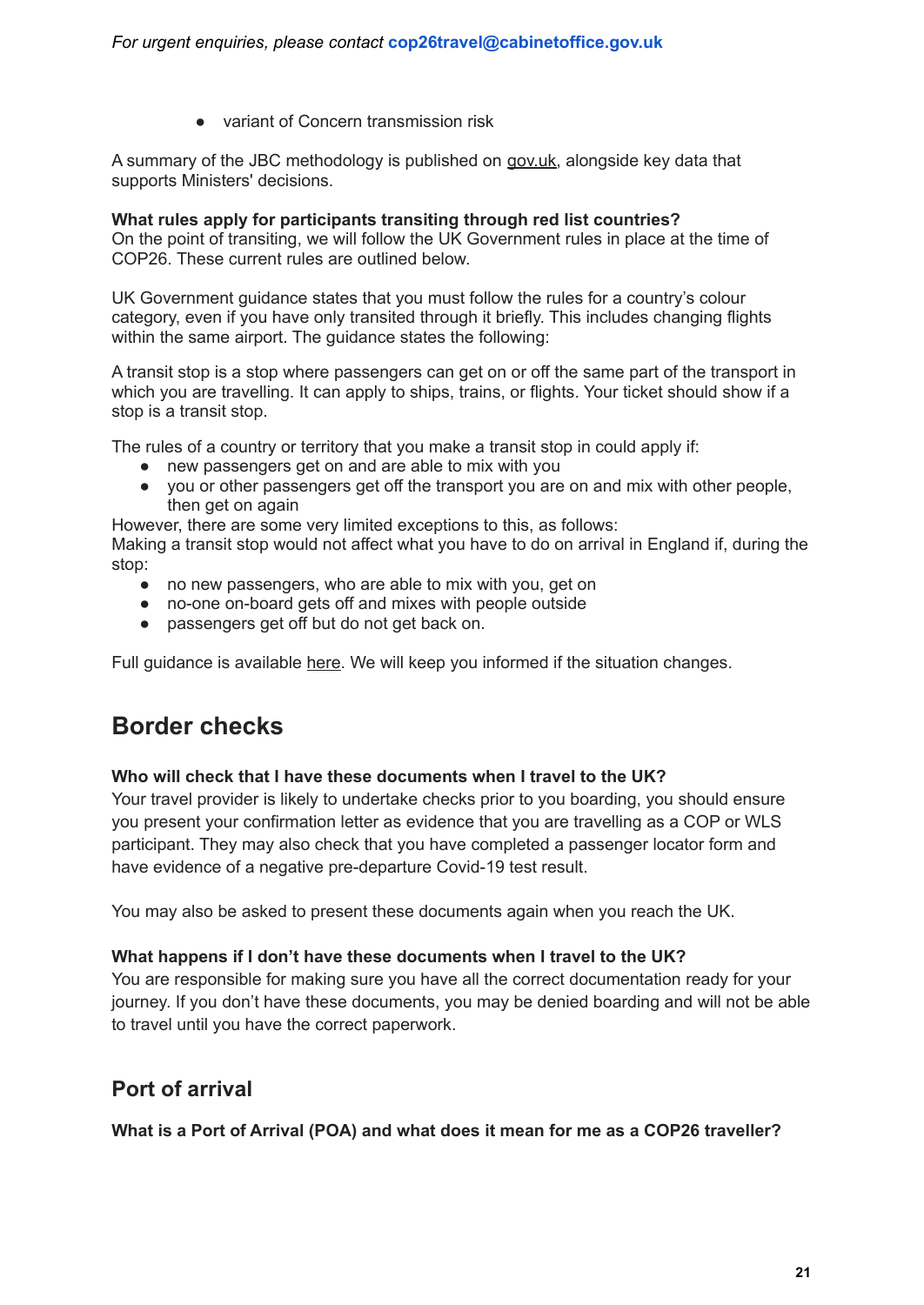Your port of arrival will be the point of entry into which you go through passport control and enter the UK. If you go through passport control in England, you must complete managed quarantine in England **before** transiting to Scotland.

For example, if you land in Heathrow and go through passport control and plan on catching a connecting flight later in the day or following day, you must enter managed quarantine in a hotel in the Heathrow area before onward travel.

#### **Will the rules that are applicable in England be the same as in Scotland, where the summit is being held?**

We have developed our travel regime policy and our test, trace and isolate protocols in close consultation with the Scottish Government, Public Health England and Public Health Scotland. Scotland and England's rules will closely mirror each other for the purposes of the Summit.

#### **What if my port of arrival in the UK is in Wales or Northern Ireland?**

Special travel arrangements for COP26 participants will not be in place for anyone whose port of arrival into the UK is in Wales or Northern Ireland. Those wishing to take advantage of the COP26 specific measures must enter the UK in England or Scotland.

#### **Do the same rules apply to those going to the Green Zone?**

The Green Zone is the public area of the **conference**. For anyone travelling in order to attend COP26 Fringe Events, including the Green Zone, COY16 and protest marches, the normal travel regulations apply. The normal rules are available for **[England](https://www.gov.uk/guidance/travel-abroad-from-england-during-coronavirus-covid-19) and [Scotland](https://www.gov.scot/publications/coronavirus-covid-19-international-travel-quarantine/) on** the linked websites. Travel abroad from England during coronavirus [\(COVID-19\)](https://www.gov.uk/guidance/travel-abroad-from-england-during-coronavirus-covid-19)

#### **I want to travel to the UK early for COP26/WLS related business, how early can I arrive?**

The COP26 bespoke travel regime will be in place from 9th October. If you are arriving before 9th October, you should enter the UK through the usual border policy.

#### **Travel Rules for Ministers who oversee or head the work of government departments**

**I am a ministerial head of department and am also a member of the national delegation. What will I need to do to comply with the COP26 Code of Conduct upon arrival in England or Scotland? What rules am I exempted from?**

If you are attending COP26 from a red or non red listed country, you will need to do the following:

- You must take a Covid-19 pre-departure test no more than 72 hours before departure to England or Scotland
- You must take a PCR Covid-19 test within 48 hours of arrival to England or Scotland;
- You must complete a passenger locator form
- You must take a daily LFD test for the duration of the event
- If you have been in a red list country or territory in the 10 days immediately prior to arrival, you may be eligible for exemption from the requirement to go through managed quarantine. Ministers who oversee or head the work of government departments that are also a member of the national delegation arriving from non-red list countries will not be subject to managed quarantine.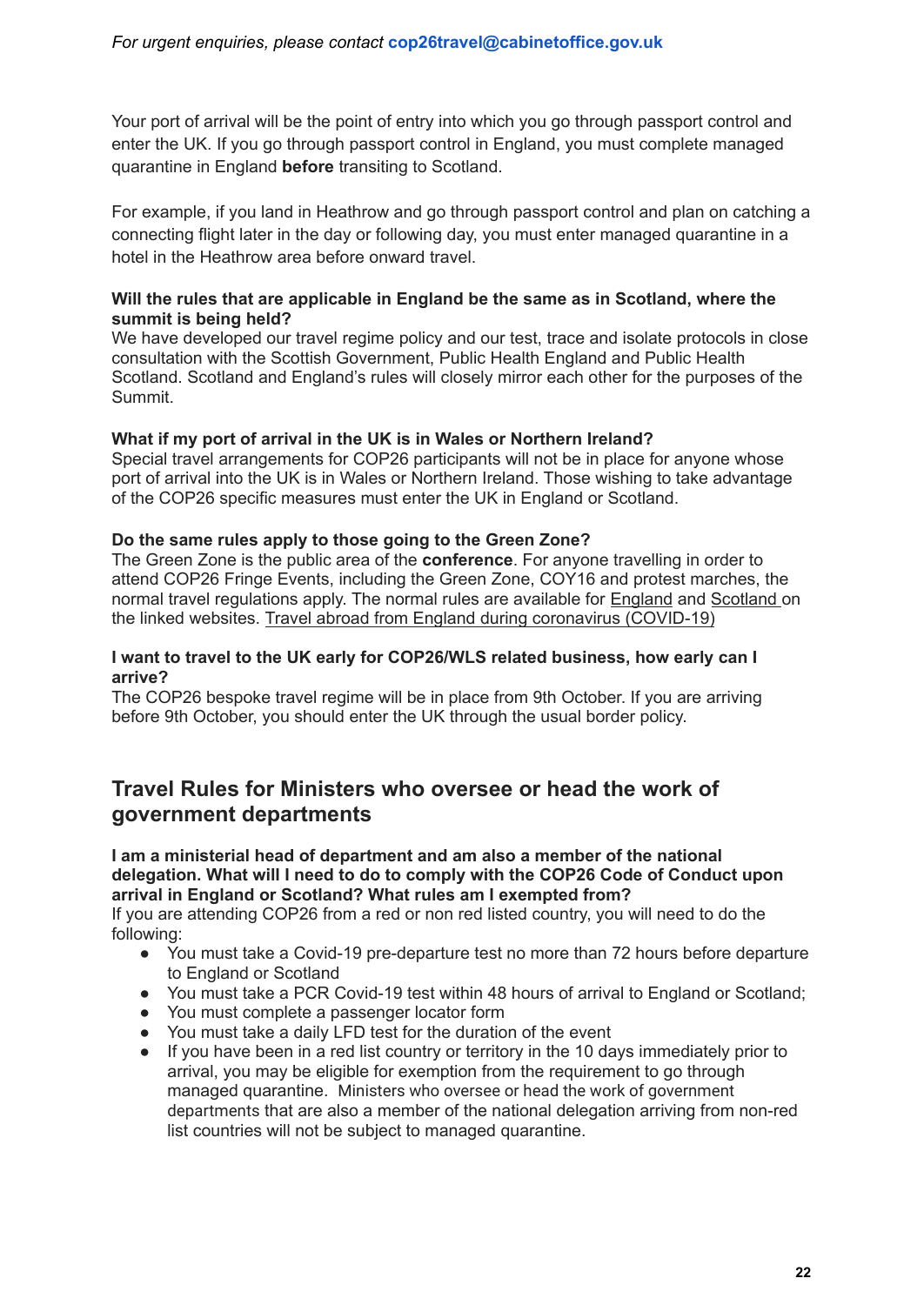#### **I am attending the WLS and main COP26 events. Which modifications from restrictions apply to me?**

If you are attending COP26 after the WLS and have received an invitation (confirmation letter) from HMG to attend both events, the WLS rules will continue to apply for the duration of COP26. This will be communicated in due course as part of the Code of Conduct and WLS Admin note.

# <span id="page-23-0"></span>**iv) To note: International transit hubs**

**There are issues with many transit points in flights from the region and unreliability of flight schedules at this time. Australia and New Zealand are major transit points for South Pacific countries, but would require expensive quarantine on return journeys (while waiting for onward flights to the islands). What support is there for this?** We are working closely with international partners and UNFCCC to address the challenges that delegations from the Pacific Islands and elsewhere may face in travelling to COP26. This includes the challenges in transiting, such as the availability of flights and, being subject to border measures including quarantine. We are trying to extrapolate where and what these challenges are and will work collaboratively with the governments of major transit hubs to agree on an approach to help facilitate travel for COP26 participants.

# <span id="page-23-1"></span>**3. Arriving in England or Scotland**

# <span id="page-23-2"></span>**i) Provide the correct documents at the UK Border**

#### **What documentation must I provide at the English or Scottish Border?**

You may be asked to provide the following documents at the English or Scottish Border:

- A completed passenger locator form
- evidence of a negative Covid-19 test, taken in the 72 hours before your mode of transport departed for England or Scotland
- managed quarantine hotel booking if you are arriving from a red list country
- A COP26 or a WLS confirmation letter downloaded from the UNFCCC portal with your name on it- this will be issued to all registered participants. Participants may need to present their confirmation letter to transport carriers or Border Force so should ensure they carry it with them to ensure a smooth process. Failure to do so may impede your ability to travel to England or Scotland.

# <span id="page-23-3"></span>**ii) Take the relevant post arrival Covid-19 tests**

#### **What Covid-19 tests must I take after arrival?**

The relevant post-arrival Covid-19 testing regime will be based on your vaccination status and the countries you have visited in the last 10 days.

- Participants from non red list countries must:
	- take a PCR Covid-19 test within 48 hours of arrival to England or Scotland;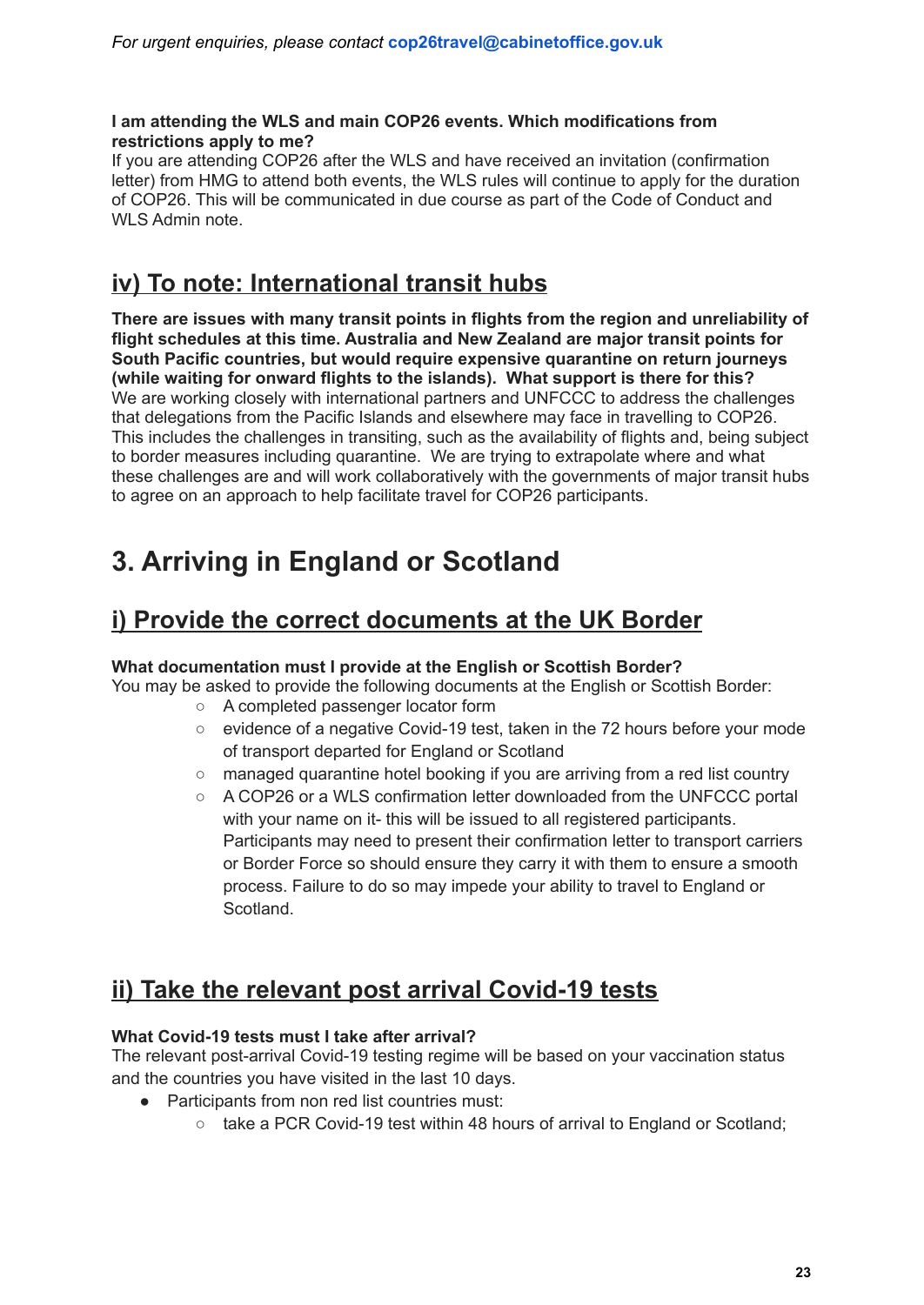- take a PCR Covid-19 test on day 8 if **unvaccinated** (under 18s and individuals who have participated or are participating in a clinical trial of a Covid-19 vaccine **do not** need to complete a day 8 PCR test)
- $\circ$  take daily LFD Covid-19 tests in advance of attending the conference venue these will be provided by the UK Government (daily testing will begin on the 31st October, and so participants arriving on the 15th will not need to do this until the 31st)
- Vaccinated or unvaccinated participants who have been in **red list** countries must:
	- participate in Covid-19 tests provided to you during and after your MQS stay. These tests are included in the MQS package
	- take daily LFD Covid-19 tests in advance of attending the conference venue these will be provided by the UK Government, full details will be provided in due course.

Please note, if you are arriving ahead of COP26, you will not be subject to daily testing until the start of the conference. Participants who arrive for the pre-sessional will not need to take daily tests until the start of the COP26 on 31 October

#### **What restrictions will I face on entering England or Scotland?**

In order to enable the attendance of all parties, there will be **COP26-specific arrangements for the travel restrictions participants will encounter as they enter England and Scotland.** This includes:

- requirement for unvaccinated participants from red list countries to quarantine for the standard 10 days in a MQS hotel.
- a reduced quarantine period of 5 days in a MQS hotel for fully vaccinated participants from red list countries
- no requirement for self-isolation on arrival to England or Scotland for those coming from non red listed countries, whether vaccinated or not

These arrangements strike a balance between allowing critical climate talks to continue with representation from around the globe, while continuing to have measures in place to protect public health.

#### **Isn't this one rule for us, another rule for the public? It doesn't seem fair to people who have been waiting to see their families for months.**

We are exceptionally planning specific and time-limited changes to the normal rules for COP26 in order that representatives from all around the world can agree critical steps to tackle climate change. The climate emergency necessitates an approach that allows the whole globe to come together.

#### **Do I need to self-isolate when entering from a non red list country?**

No. Arrivals will need to take a PCR Covid-19 test within 48 hours of arrival to England or Scotland; unvaccinated non-red list travellers will also need to take a day 8 PCR test.

#### **What do I need to do if I am already in the UK? Does this apply to me?**

When travelling from within the UK, the travel regime does not apply to you. You will need to take part in daily LFD testing.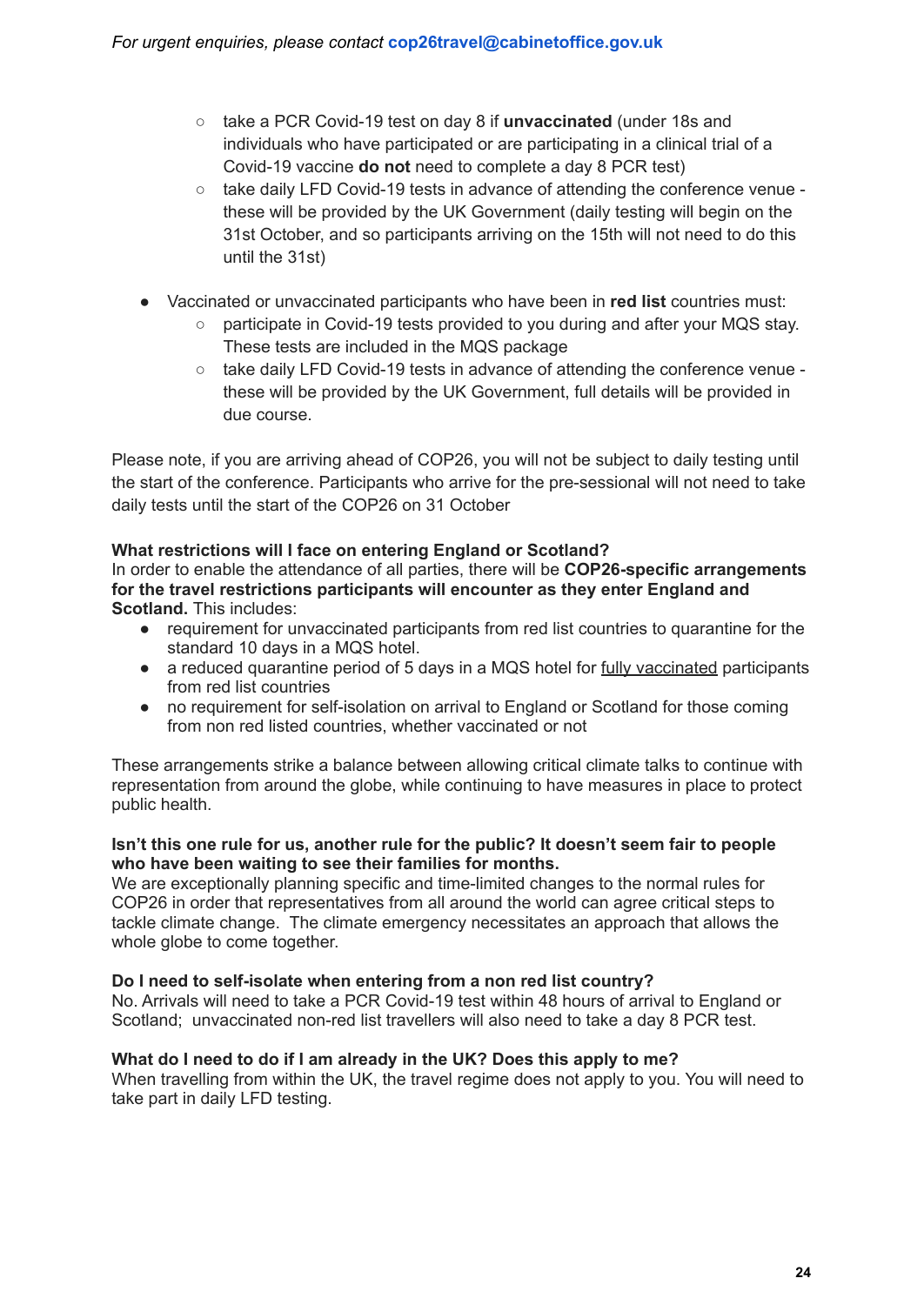# <span id="page-25-0"></span>**iii) Public Transport**

#### **When travelling around England or Scotland, what public health rules will I have to adhere to?**

When in England or Scotland, a variety of public or private transport will be available. You will be expected to adhere to public health rules specific to the UK at the time, just as members of the public will be. Please note that rules could differ between England and Scotland, especially around wearing facemasks. These are required for public transport in Scotland and then underground in London, however are recommended on all other public transport.

The weather in Glasgow in November is often cold, wet and windy, with low temperatures of 5 degrees celsius. We recommend ensuring participants bring warm, waterproof clothing to ensure they stay warm and dry when outside.

#### **Will using public transport cost me whilst attending COP26?**

All registered participants will be issued with a smart card at registration giving you free access to public transport to complete your journey from your accommodation to the venue. This will cover travel in Scotland, including Glasgow, Edinburgh and in between for the duration of the conference.

When first travelling to the venue, you may need to purchase a ticket, before collecting your smart card at registration. Further information on the different transport options from your accommodation to COP26 will be shared soon.

**Note to staff:** General info on transport and security is in the Event Operations FAQs which can be found [here.](https://docs.google.com/document/d/1L0su4GvTSVmffJcVchP1SIms6j0Wq5m91f-NBPgVDF4/edit)

#### **How will participants access the venue? What security/protocols will be in operation?**

In order to ensure security of participants and the public, there is a multilayered approach to accessing the COP26 venue. The main access points to the venue are on Finnieston Street. Participants will enter through turnstiles and gates in the outer security perimeter before advancing to the search area to enter the venue. Please ensure you factor in time to pass through these access points and search into your journey and plans for the day as it is likely you will need to queue at peak times.

On the first day you arrive, you will need to show your invitation letter in order to gain access through the outer security perimeter. On subsequent days, you will be asked to show your COP26 accreditation.

#### **Covid-19 Protocol**

Participants will need to show evidence of a negative Covid-19 test taken on that day to gain access to the venue on each day. Participants are advised to have this ready to show on entry to ensure quick entry. If participants have questions or issues with testing, there will be support on hand. Further information will be shared on how to access,complete and register your daily tests.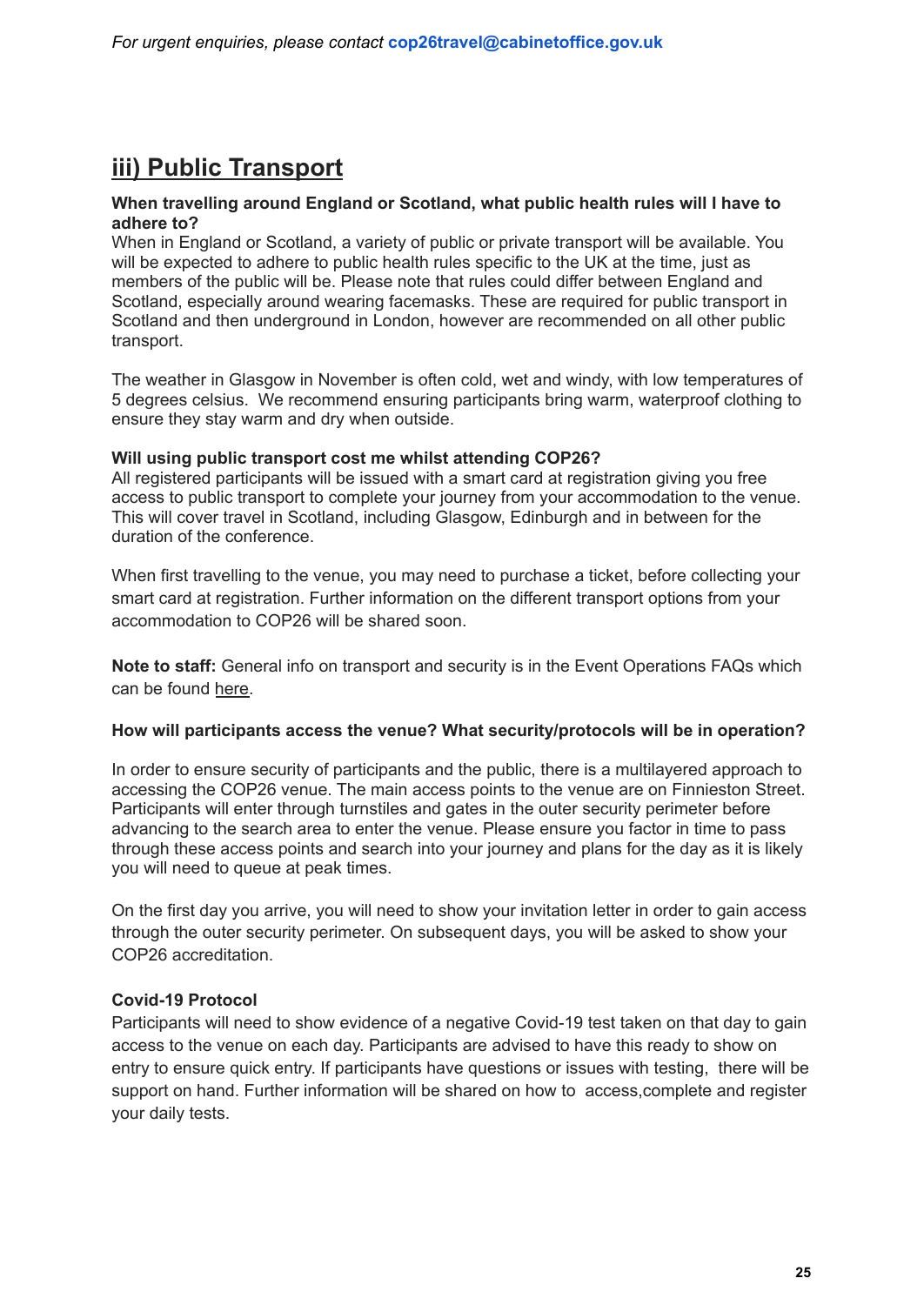# <span id="page-26-0"></span>**4. [Code of Conduct](https://ukcop26.org/wp-content/uploads/2021/10/COP26-Covid-19-Code-of-Conduct.pdf)**

#### **What is the COP26 Code of Conduct?**

The COP26 Code of Conduct (CoC) is a document outlining the acceptable and unacceptable behaviour and conduct that is expected of all participants attending COP26.

#### **Will I need to sign up to the Code of Conduct?**

As at every COP, signing up to the Code of Conduct is mandatory for all participants.

#### **How will you check if I am complying with the Code of Conduct?**

As part of signing the Code of Conduct, you are agreeing to comply with the measures in place. Travel operators and UK Border Force will check that you are compliant with requirements such as completing a pre-departure test and a passenger locator form. We will also be conducting spot checks of pre-departure tests at the Blue Zone venue when you collect your pass to ensure our public health measures are working effectively. There will be a mechanism in place through the UNFCCC to manage any breach of the Code of Conduct.

#### **Will transport operators be aware of the exemptions you are putting in place?**

Transport operators and carriers will have received guidance and briefing on the bespoke travel measures in place for COP and WLS participants.

You must carry your confirmation letter with you at all times to show you are exempt from certain requirements and to avoid being denied boarding by your travel operator.

#### **What happens if I breach the Code of Conduct?**

Breaching the Code of Conduct may result in debadging by the UNFCCC, and in some cases, breaches may constitute prosecutable offences.

#### **I have heard that the UK will ask about a vaccine passport, what do I need to do?**

You will not be required to show a vaccine passport, or any other proof of vaccination, at any COP or WLS event. There are no plans in England to introduce domestic vaccine passports. In Scotland, people over the age of 18 will need to show they are fully vaccinated before they are allowed entry to higher risk settings, such as nightclubs.

#### **Why is travel testing needed under the Code?**

Testing helps to protect you when traveling as well as detect cases of Covid-19 and contain the threat of new variants.

#### **Will participants have to pay for Covid-19 testing required under the Code?**

All participants are responsible for their own pre-departure testing. The UK government will provide the following tests as necessary:

- PCR test within 48 hours of arrival to England or Scotland
- PCR test on day 8 after arrival
- Any test taken as part of the MQS package
- Daily LFD tests at the event
- Confirmatory PCR test in the event of a positive LFD test result
- Confirmatory tests in the event of the onset of symptoms Covid-19 symptoms

Tests will be sent directly to your hotel as required.

#### **What will happen if participants refuse to take tests?**

As at every COP, all participants will be asked to sign up to a Code of Conduct. This will include the expected testing regime. Where there are specific medical/other valid reasons for not taking a test, we will consult public health officials on what appropriate measures can be taken. Should breaches of the Code of Conduct occur, the UNFCCC Secretariat and we are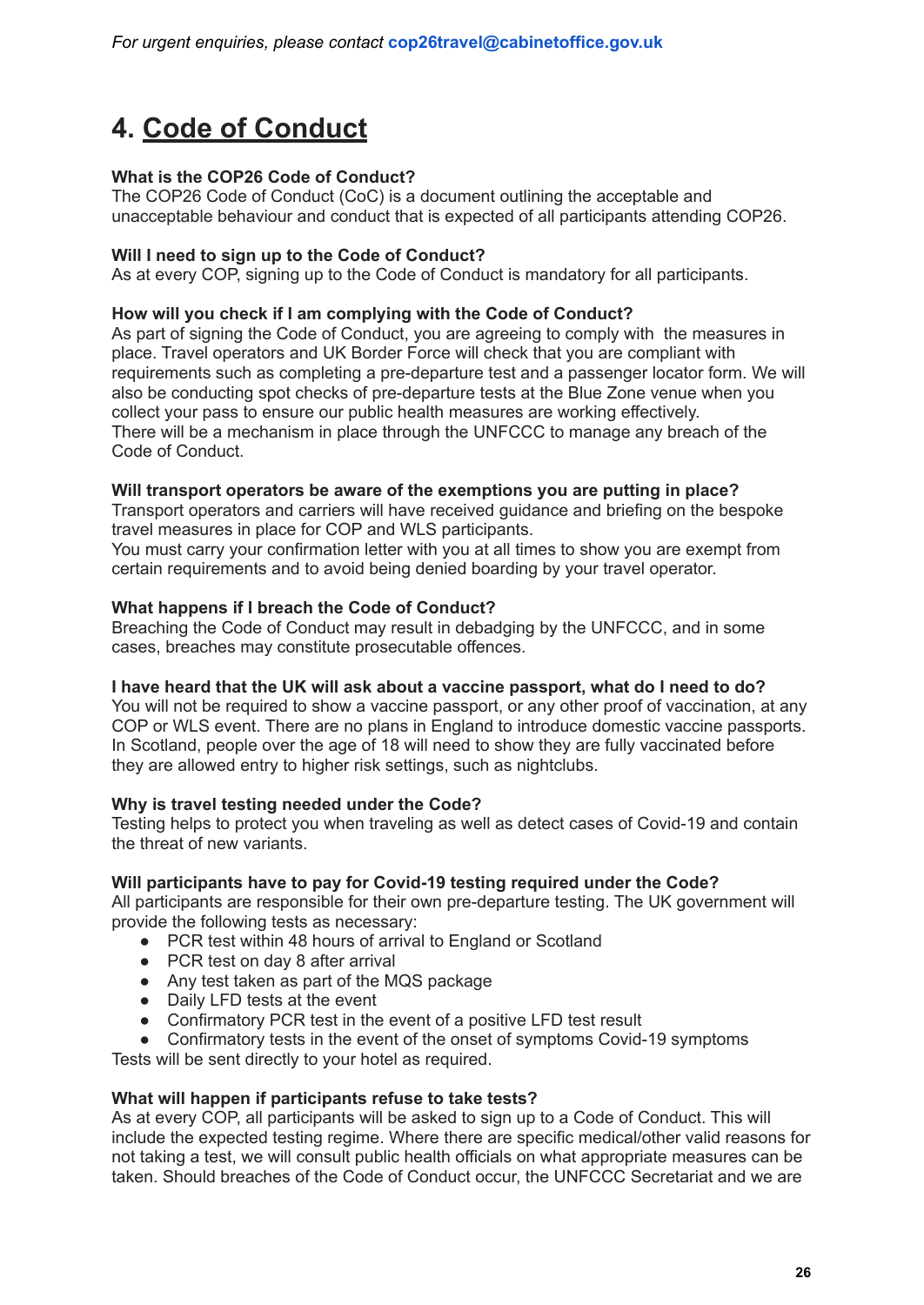committed to taking appropriate action. If necessary this will include the removal of delegate badges and therefore the ability to participate in the conference.

#### **Will people still need to take tests even if they are fully vaccinated? Will non-vaccinated participants need to take more tests?**

We expect that everyone at COP26 will need to take daily Covid-19 tests, regardless of vaccination status as no vaccine provides complete immunity.

#### **What information do I need to provide to gain access to the event?**

Participants will need to have been registered and have received confirmation of their registration from the UNFCCC Secretariat. Once participants have registered, they will receive a badge that must be held at all times to gain access to the event. They will also have to present a negative Covid-19 test on the given day.

#### **I am a non-political member. Will I need a badge and a daily test?**

All participants, regardless of their roles within their respective entourage, will require a badge and provide a negative Covid-19 test to gain access to the event.

#### **What additional Covid-19 measures will be in place during the event?**

All Participants will need to comply with the relevant health protocols in accordance with the Code of Conduct. That includes:

- observe 1m social distancing
- wear a face covering except when seated, eating or drinking or if medically exempt
- take self-administered LFD tests in your accommodation before travelling to the summit on each and every day throughout the event. A negative result will be required to gain access to the Blue Zone each day. If a positive LFD result occurs, the participant must immediately self isolate in their existing accommodation. The result will be confirmed via a PCR test. If this is negative the participant is free to return to the event, if it is positive 10-days of self isolation are required from the day after the test. Contact Tracing will be conducted to identify anyone at risk who will also be asked to Self Isolate
- participate in spot testing as required
- a PCR test will also be required for those that report Covid-19 symptoms

# <span id="page-27-0"></span>**5. Travel rules for YOUNGO and The UN Climate Change Conference of Youth (COY):**

#### **What is YOUNGO?**

YOUNGO is the Youth Constituency of the UNFCCC. It consists of UNFCCC accredited youth-led organisations, groups, delegations, and individuals working in climate change-related fields

A number of representatives from the YOUNGO family of organisations will be invited to attend COP26 and associated events. YOUNGO representatives follow the same process as any other accredited observer organisations to get registered to COP26 and are full participants.

#### **How can I become an accredited YOUNGO participant?**

For further information about YOUNGO and how to become a registered participant, please visit the [YOUNGO](http://www.youngo.uno/) website.